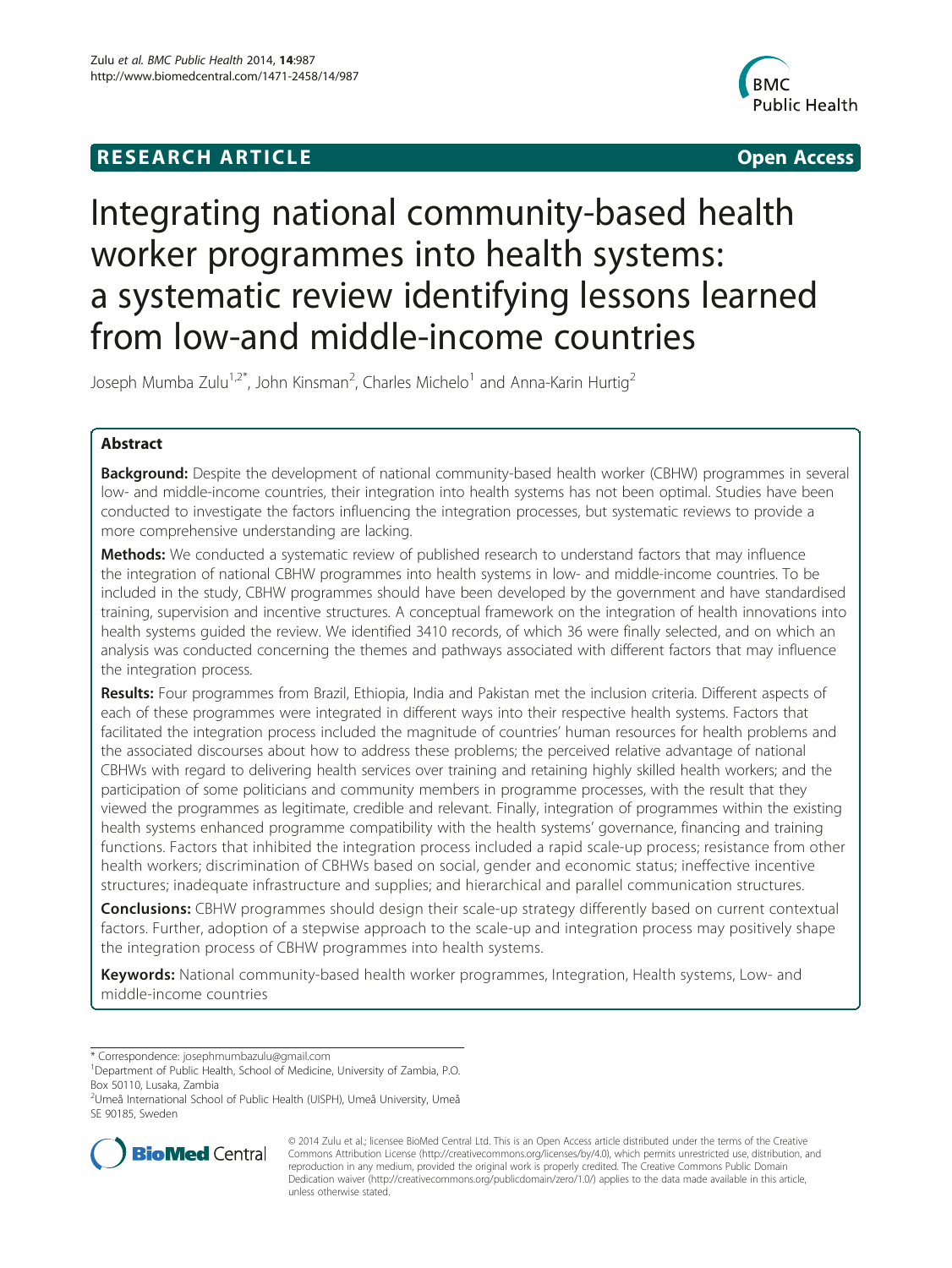## Background

Many low- and middle-income countries (LMICs) are facing human resources for health (HRH) shortages [[1-3\]](#page-14-0). According to the World Health Organization (WHO), more than 57 countries face critical health worker shortages, of which the majority (63%) are in sub-Saharan Africa [\[1](#page-14-0)]. This shortage has affected the delivery of health services, and has also hindered progress towards attainment of the health-related Millennium Development Goals [[4\]](#page-14-0). Causes of health workforce shortages include the inability of countries to train, retain and distribute health workers [[4,5](#page-14-0)]. The involvement of community–based health workers (CBHWs) in primary health care is one strategy of addressing this gap [[6\]](#page-14-0).

The term CBHW is broad in scope and includes home-based care providers, community health workers, community-based treatment supporters, and traditional birth attendants [\[6](#page-14-0)].

Although some countries had already started engaging CBHWs in delivering primary health care before 1978, the number of countries increased further following the Declaration of Alma Ata in 1978 [\[2,6,7](#page-14-0)]. Article VII.7 of the Declaration recognised CBHWs as being vital to improving access to primary health care. The document stated that primary health care "relies, at local and referral levels, on health workers, including physicians, nurses, midwives, auxiliaries and community workers as applicable, as well as traditional practitioners as needed, suitably trained socially and technically to work as a health team and to respond to the expressed health needs of the community" [\[8](#page-15-0)], p 2.

However, there was a decline in interest in CBHW programmes in the late 1980s [\[9](#page-15-0)]. The reduced interest in the programmes resulted from the challenges that the first CBHW programmes experienced, and which reduced their programmatic effectiveness [\[2,3,6](#page-14-0)]. Specific difficulties included inadequate training, remuneration or incentives; limited supervision; deficient continuing education opportunities; inadequate supplies and medicines; and limited recognition or acceptance by other health workers [\[2,3,7](#page-14-0)]. Severe economic crisis faced by a number of countries also contributed to the reduced interest in CBHW programmes [[9](#page-15-0)].

Nonetheless, in the early 1990s, renewed enthusiasm for CBHW programmes in LMICs emerged [\[2,6](#page-14-0)]. Several issues precipitated this interest, one of them being the increased advocacy by the WHO on the role of task shifting as a means of reducing the burden on overstretched health care systems [[10](#page-15-0)]. Task shifting involves reviewing and delegating tasks away from clinical staff to non-clinical staff such as CBHWs, thereby enabling clinical staff to concentrate on their specific areas of expertise [[1](#page-14-0),[11](#page-15-0),[12](#page-15-0)]. In addition, the demands imposed by the growing HIV epidemic, other infectious diseases, noncommunicable diseases, and general health coverage inequalities especially in rural communities, contributed to this renewed interest in community-based health care [[6,](#page-14-0)[13](#page-15-0)]. Further, an increase in the number of countries adopting decentralised health care policies and strategies, as well as community partnership policies, also contributed towards this renewed interest [\[2](#page-14-0)].

In an attempt to increase the potential for delivering positive health outcomes at a large scale, there was a move towards implementing national CBHW programmes [[6,](#page-14-0)[10](#page-15-0)]. Compared to small scale CBHW programmes (e.g. those implemented locally by Non-Governmental Organisations), Liu et al. [[6\]](#page-14-0) suggest that large-scale programmes have the potential to deliver positive health outcomes if appropriate attention is given to ensuring that they have strong management systems. In addition large scale CBHW programmes have the potential to successfully and rapidly recruit, train, and deploy a large cadre of CBHWs. Further, the specification of duties, standardisation of incentives, and the supervision as well as training which characterise most of these programmes should also facilitate CBHWs' ability to deliver good health services [[2,3,](#page-14-0)[14](#page-15-0)].

In order to be effective and sustainable at national scale, Singh [\[15](#page-15-0)], p20 suggests that CBHWs should be "integrated into a nationwide primary health care system through recognition in national health care planning, regulation and implementation. Parallel systems for community health that are not integrated with the primary health care system risk weaker referral systems, supervision and support by facility based care providers, and policymaker buy-in to support supply chain and other systems components". However, many national CBHW programmes have faced considerable difficulties in the process of shifting from small-scale local projects to national CBHW schemes, with the lack of integration into the national health system being one of the major problems encountered [[10](#page-15-0)]. Studies on some national CBHWs programmes have shown that their integration into their respective health systems has not been optimal [\[6,](#page-14-0)[16,17\]](#page-15-0).

Although there has been an increase in the number of countries developing national CBHW programmes, there is limited systematic documentation on the factors that influence the integration process of CBHWs into health systems. Recent systematic reviews on CBHWs have focused more on their role in improving diseasespecific outcomes [[18-21\]](#page-15-0), as well as factors affecting the implementation of CBHW programmes for maternal and child health [\[2\]](#page-14-0). This paper intends to fill this knowledge gap by systematically assessing the factors that may influence the integration of these programmes into health systems in LMICs. We focus on the integration of existing CBHW programmes into official training,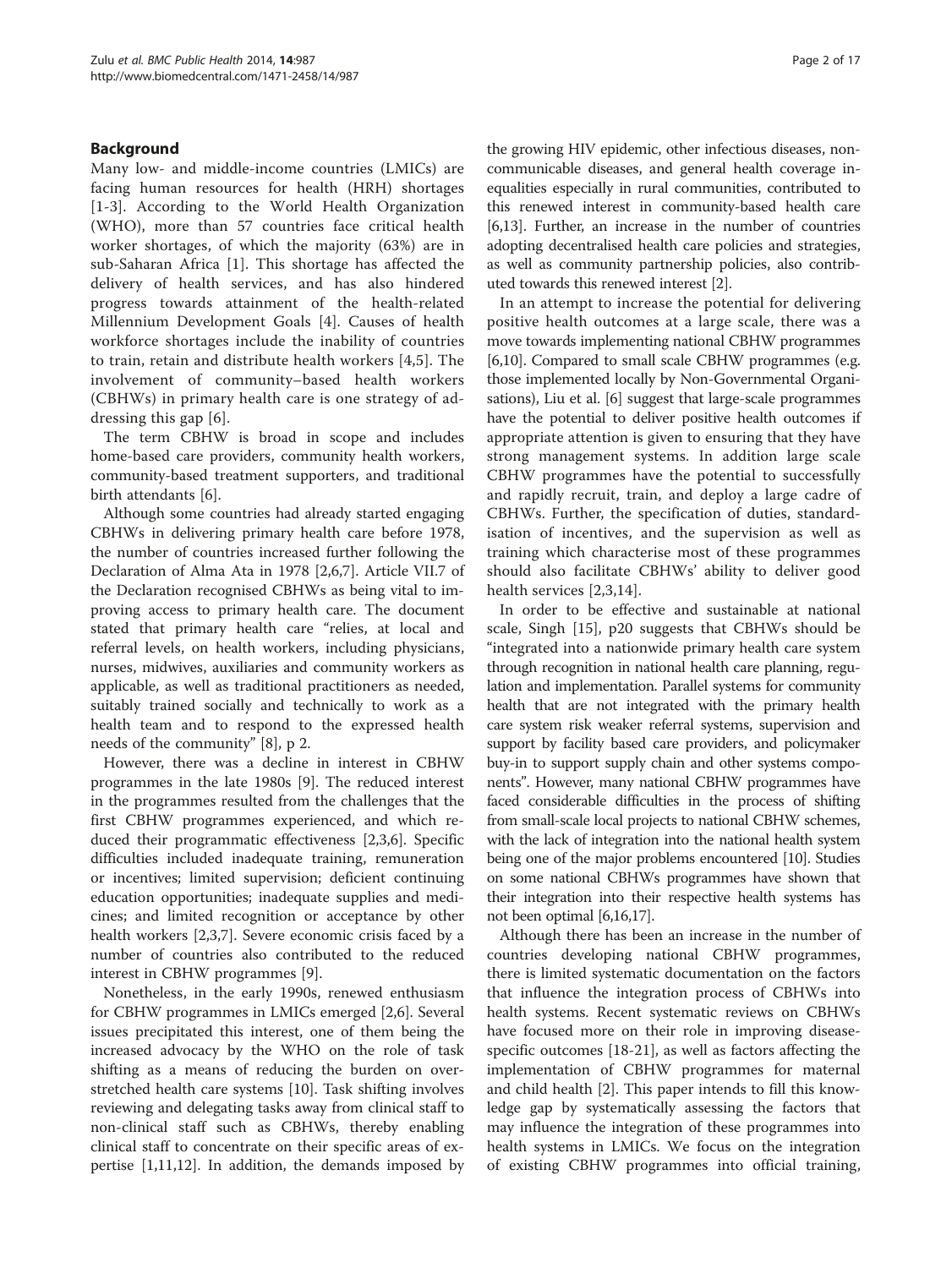supervision and civil service systems, as well as the acceptability of the CBHWs to other health workers and the community. We expect that it will provide useful information that may guide integration processes in countries which are currently implementing similar programmes, as well as in those which intend to develop such programmes.

## Conceptual framework

In analysing the factors that influence the integration process of national CBHWs into health systems, we have adopted a conceptual framework from Atun et al. [\[22](#page-15-0)]. According to this framework, integration of new health interventions into health system functions is influenced by the *nature* of the *problem* being addressed, the intervention, the adoption system, the health system characteristics, and the broad context (Figure 1). Drawing from this conceptual framework, we developed the following assumptions: First, the nature of the problem, such as the magnitude and discourse about the impact of and solutions to the HRH gap at national and global level, may influence actors' perspectives towards CBHW programmes, and these in turn may shape their integration process. Second, the attributes of the intervention, such as quality of service delivery by national CBHWs, may also influence the integration process. Integration may also be influenced by the level of the programme's compatibility with health system characteristics, such as resources and regulatory systems, as well as the broader context which includes, for example, demographic, economic, political and socio-cultural factors. Finally, the perspectives of national CBHW programmes by actors within the adopting system – who include policy makers, organisations, health workers, patients and communities – may either facilitate or inhabit the integration of CBHWs in health systems.

We selected this conceptual framework because it enables analysis of the interactions and interconnections between various factors influencing the integration



process, thereby "allowing a systematic and holistic analysis of adoption and diffusion of health interventions in general" [[22\]](#page-15-0), p106.

We define integration as the process or extent and pattern of acceptability and adoption of the health intervention – in this case a CBHW programme – into critical functions of a health system [\[23-26](#page-15-0)]. These include the existing governance and leadership of an existing national health system as well as the shared goals and outcomes of existing health activities.

Meanwhile, the integration status of health interventions into health systems can take different forms, which include being fully, partially or not integrated with different elements of the health system [[22-24](#page-15-0)]. Table [1](#page-3-0) below shows how we have defined the terms "fully integrated", "partially integrated", and "not integrated" in this paper.

## Methods

### Study design

We carried out a systematic review to examine factors that may influence integration of national CBHW programmes, using Atun's [[22](#page-15-0)] framework as a lens for analysis. A systematic review is a literature review focused on a research question or objective that tries to identify, appraise, select and synthesize quality research evidence relevant to the question or objective. In conducting the review, we were guided by the description by van der Knaap et al. [\[27](#page-15-0)] and Petrosino et al. [[28](#page-15-0)] of the main aspects of a systematic review. These include formulation of a research question or objective; determination of the inclusion and exclusion criteria; description of the search for potential studies; screening of relevant studies that have been identified for eligibility according to the inclusion and exclusion criteria; determination of the quality of the selected studies; and production of data extracts, analysis and interpretation of the results.

### Search strategy

We systematically searched the following websites for literature about national CBHW programmes between November 2013 and March, 2014: CINAHL, Medline, PubMed, ScienceDirect, Web of Science, BioMed Central, and the Cochrane Collaboration. For a programme to qualify to be included in the study, it had to meet the following criteria: the programme must have been formed and operated by the government; it should have training, supervision and incentive structures that are standardised and well-defined by the government; it should have been scaled nationally in or after the 1990s (the period when there was renewed enthusiasm for CBHW programmes in LMICs); and it should have been in operational for not less than five years. Only four programmes met the inclusion criteria: Accredited Social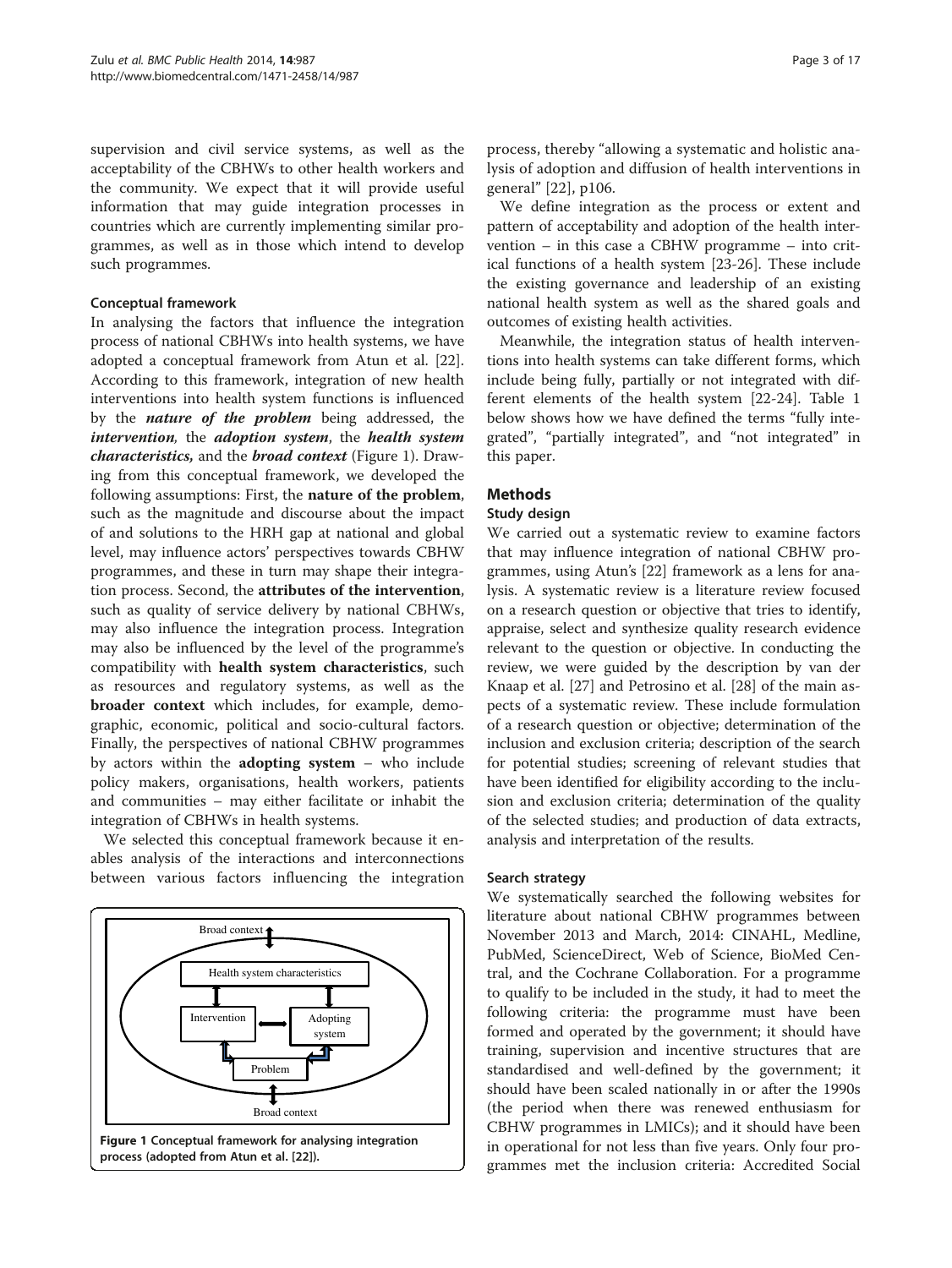|                                          | Integration status                                                                                                                           |                                                                                                                                                                                                     |                                                                                                                                            |  |  |  |  |
|------------------------------------------|----------------------------------------------------------------------------------------------------------------------------------------------|-----------------------------------------------------------------------------------------------------------------------------------------------------------------------------------------------------|--------------------------------------------------------------------------------------------------------------------------------------------|--|--|--|--|
| Selected health systems<br>elements [24] | <b>Full integration</b>                                                                                                                      | <b>Partial integration</b>                                                                                                                                                                          | Not integrated                                                                                                                             |  |  |  |  |
| Governance and<br>leadership             | Management and supervision of<br>CBHWs is conducted by other health<br>workers and institutions in the ministry<br>of health                 | Management and supervision of CBHWs<br>is not completely conducted by other<br>health workers and institutions in the<br>ministry of health. Private stakeholders<br>such as NGOs are also involved | CBHWs do not receive any<br>supervision from other health<br>workers and institutions in the<br>ministry of health                         |  |  |  |  |
| Financial resources                      | CBHWs are part of the civil service and<br>are paid standardised monthly salaries<br>by the government                                       | CBHWs are not part of civil service,<br>but receive standardised incentives<br>from the government                                                                                                  | CBHWs are not part of the civil<br>and do not have standardised<br>incentives from the government                                          |  |  |  |  |
| Human resources                          | CBHWs receive standardised training<br>from the ministry of health and are<br>fully accepted as well as supported<br>by other health workers | CBHWs receive standardised training<br>from the ministry of health but are not<br>fully accepted by some health workers                                                                             | CBHWs do not receive any form<br>of standardised training from the<br>ministry of health and are not<br>recognised by other health workers |  |  |  |  |
| Service delivery                         | CBHWs perform standardised tasks;<br>stakeholders recognise, accept and<br>utilise the services provided the CBHWs                           | CBHWs perform standardised tasks; but<br>some stakeholders do not recognise, accept<br>and utilise the services provided the CBHWs                                                                  | CBHWs do not have standardised<br>tasks and duties                                                                                         |  |  |  |  |
| Population                               | CBHWs are recruited from the<br>community and are recognised and<br>accepted by the community                                                | CBHWs are recruited from the community<br>but are discriminated or not accepted by<br>part of the community                                                                                         | Not all CBHWs are recruited and<br>work within their community and<br>most community members do<br>not recognise or accept CBHWs           |  |  |  |  |
| Outcomes and Goals                       | CBHW services and duties are in line<br>with the national primary health care<br>system                                                      | CBHW services and duties are not in line<br>with all of issues contained in the<br>national primary health care system                                                                              | CBHW duties and services are not<br>developed based on the national<br>primary health care system                                          |  |  |  |  |

## <span id="page-3-0"></span>Table 1 Definition of integration status

Health Activists (ASHAs) in India, Community Health Agents (CHAs) in Brazil, Health Extension Workers (HEWs) in Ethiopia, and Lady Health Workers (LHWs) in Pakistan. Other large CBHWs that did not fit within this inclusion (for example the Bangladeshi programme, with about 80,000 CBHWs, and that was initiated and is operated by BRAC, a national Bangladeshi NGO) were excluded from the study.

Having selected the studies, we then searched the websites using specific programme names as follows: "The Community Health Agents in Brazil", or "Health Extension Workers in Ethiopia", or "Accredited Social Health Activists in India", or "The Lady Health Workers in Pakistan". Relevant literature was also identified by checking references of the articles and the websites of

the WHO. A total of 3410 documents were identified, as reflected below in Table 2.

## Study selection and quality assessment

To ensure inclusion of relevant, high quality papers in this review, our inclusion criteria for documents comprised: peer-reviewed publications only; conducted in Brazil, Ethiopia, India and Pakistan; and including a focus on the integration of national CBWH programmes into health systems. We included papers with different study designs, including qualitative, mixed-methods, reviews, and programme evaluations.

With these inclusion criteria in mind, we then followed the Preferred Reporting Items for Systematic reviews and Meta-Analyses (PRISMA) guidelines by Moher et al. [[29](#page-15-0)]

|  | Table 2 Search outcomes for literature about national Community-Based Health Worker programmes |  |  |  |  |
|--|------------------------------------------------------------------------------------------------|--|--|--|--|
|--|------------------------------------------------------------------------------------------------|--|--|--|--|

| Data Source                 |               |          | <b>Countries</b> |          |              |
|-----------------------------|---------------|----------|------------------|----------|--------------|
|                             | <b>Brazil</b> | Ethiopia | India            | Pakistan | <b>Total</b> |
| The Cochrane Collaboration  |               |          |                  |          | 48           |
| Web of science              | 5             | 43       | 21               | 31       | 100          |
| PubMed                      | 245           | 38       | 13               | 58       | 354          |
| Medline                     | 8             | 40       | 35               | 44       | 127          |
| <b>Biomed Central</b>       | 194           | 56       | 45               | 39       | 334          |
| CINAHL                      | 32            | 9        | 2                | 18       | 61           |
| Science direct              | 15            | 1115     | 33               | 350      | 1513         |
| References and WHO websites | 426           | 243      | 37               | 167      | 873          |
| Sub Totals                  | 925           | 1544     | 186              | 707      |              |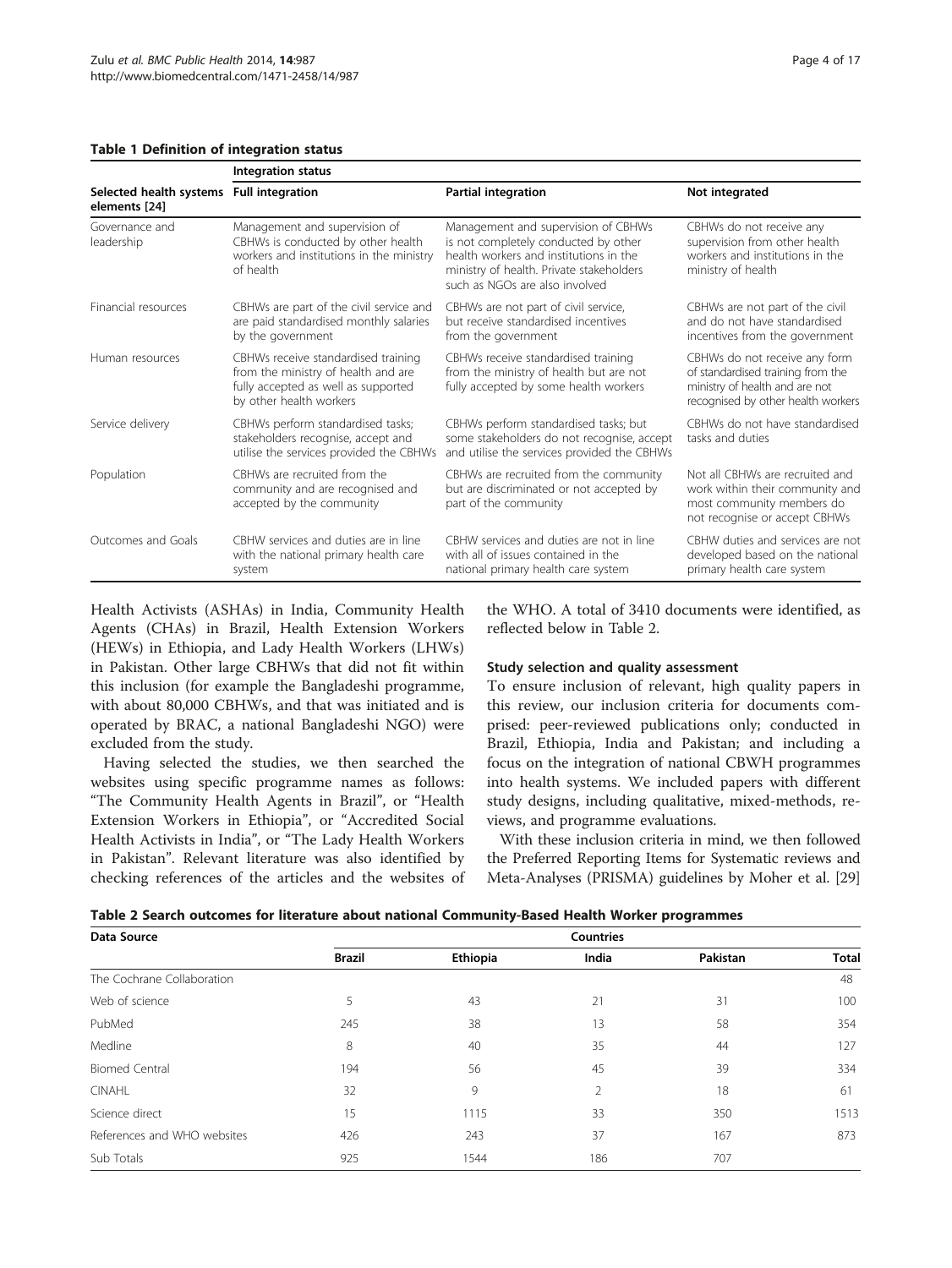in selecting the studies. In accordance with the guidelines, we first excluded all duplicates (479) from the 3,410 search outcomes initially identified. Then we reviewed all the titles of the remaining 2,931 research papers and reports, of which we excluded 2,605, because they focused either on the wrong topic or region or both. We then remained with 326 outcomes. Subsequently we retrieved and assessed the abstracts of the 326 papers, of which we excluded 230 because they did not address the subject of integration of CBHWs into health systems. Finally, we retrieved 96 fulllength papers that were shortlisted after abstract review, in order to screen them in accordance with the inclusion criteria. At this stage, we also subjected the papers to the main elements of the Critical Appraisal Skills Programme (CASP) quality assessment that has been used to appraise studies, and especially those that use qualitative approaches [\[30\]](#page-15-0). This process resulted into the final 36 papers as shown in Figure 2.

The Critical Appraisal Skills Programme (CASP) quality assessment tool has been used in other syntheses of primarily qualitative evidence, such as Munro [\[31](#page-15-0)] and Glenton et al. [\[2](#page-14-0)]. Below is an overview of the quality criteria we used:

- Are the research questions or objectives clearly stated?
- Is the approach appropriate for the research question?
- Is the study context clearly described?
- Is the role of the researcher clearly described?
- Is the sampling method clearly described?
- Is the sampling strategy appropriate for the research question?
- Is the method of data collection clearly described?



- Is the data collection method appropriate to the research question?
- Is the method of analysis clearly described?
- Is the analysis appropriate for the research question?
- Are the claims made supported by sufficient evidence?

## Data analysis

We analysed and synthesised data in the 36 selected papers using a thematic analysis approach. This is "a method for identifying, analysing and reporting patterns (themes) within data. It organizes and describes data set in detail and goes further to interpret various aspects of the research topic" [[32\]](#page-15-0), p 79. Thematic analysis is one of the data analysis approaches recommended by the Cochrane Qualitative Review Methods Group [\[2](#page-14-0)[,33](#page-15-0)]. The first step involved familiarisation with the included studies. During this process, themes regarding factors that could enable and/or inhibit the integration process were inductively developed, based on key components of the conceptual framework on integration of innovations into health systems [[22\]](#page-15-0). The themes were then separately reviewed by all authors, after which final agreement on the themes (as given in Table [3\)](#page-5-0) was achieved.

Having developed the themes, we described pathways on how and why factors relating to the nature of the problem, intervention, adoption system, health system characteristics, and the broad context may influence the integration of national CBHW programmes into health systems. This was necessary because the national CBHW programmes are introduced into health systems with dynamic and complex feedback loops, alongside non-linear relationships which extend beyond the health system and which are intricately linked to the context within which the system is embedded [\[22\]](#page-15-0).

## Results

In this section, we present our findings on the factors that influence the integration of national communitybased health worker (CBHW) programmes into health systems. The section has been organised around the major components of the conceptual framework on integration of health interventions into health systems, namely: characteristics of the problem, attributes of the intervention, the adoption system, and the health system characteristics. The fifth component of the framework, broad context, has been discussed within the other four components of the framework (the characteristics of the problem, attributes of the intervention, the adoption system, and the health system characteristics). The section starts by outlining the characteristics of the studies included in the review, followed by a description of the integration status of the four national CBHW programmes included in the paper into their respective health systems.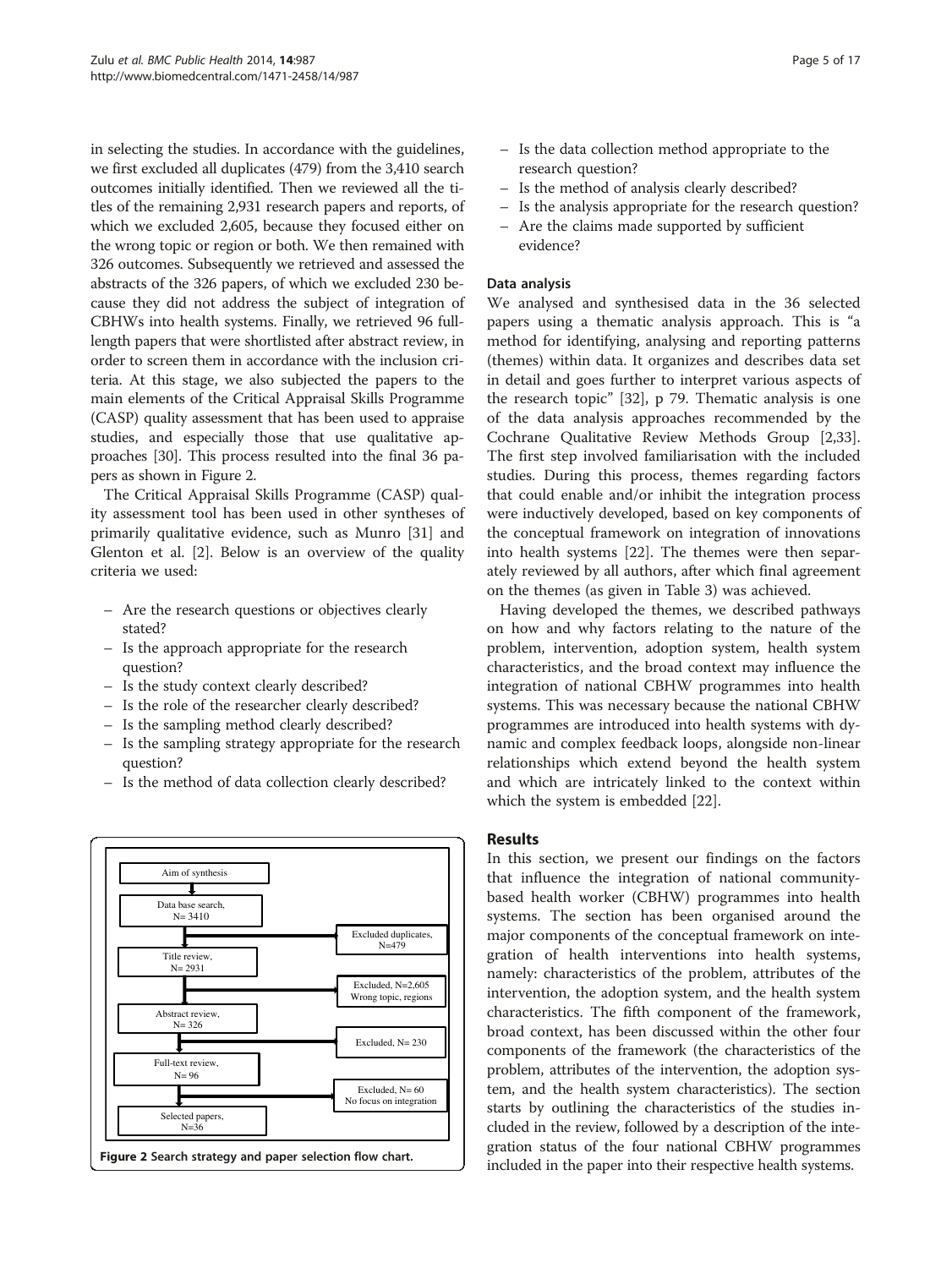<span id="page-5-0"></span>Table 3 Selected factors influencing the integration process

| Integration condition | Factors influencing integration process                              |  |  |
|-----------------------|----------------------------------------------------------------------|--|--|
| Characteristics of    | Human Resource for Health problem                                    |  |  |
| the problem           | Discourse about Human Resource<br>for Health problem                 |  |  |
|                       | Discourse about CBHWs                                                |  |  |
| Attributes of the     | Service delivery                                                     |  |  |
| intervention          | Performance of CBHWs                                                 |  |  |
| Adopting system       | Politicians and professional health workers<br>programme perceptions |  |  |
|                       | Community members programme perceptions                              |  |  |
| Health system         | Training systems for CBHWs                                           |  |  |
| characteristics       | Supervision process for CBHW                                         |  |  |
|                       | Incentive structure for CBHWs                                        |  |  |
| Broad context         | Demographic factors                                                  |  |  |
|                       | Economic factors                                                     |  |  |
|                       | Socio-cultural factors                                               |  |  |

#### Study Characteristics

Thirty six (36) studies were included for the final review. Of these studies, thirteen (13) were reviews, ten (10) were mixed-methods studies, eight (7) were qualitative, while the remaining six (6) were programme evaluations. More detailed characteristics of the different studies, their aims and major findings, are provided in Table [4](#page-6-0).

## Integration status of national community-based health worker programmes

Below we introduce the four selected national CBHW programmes, and present a summary of the extent and pattern of their integration into their health systems. Overall there was considerable variation across and within the programmes with regard to their integration (Table [5\)](#page-8-0).

With regard to operational status, the CHAs operate within the Brazil's Family Health Strategy [\[16\]](#page-15-0), LHWs in the National Programme for Family Planning and Primary Health Care [\[17](#page-15-0)], HEWs in the Health Extension Programme [[3,](#page-14-0)[26,40\]](#page-15-0) and ASHAs in the Rural Health Mission programme [\[3](#page-14-0)]. More details about the national CBHW programmes (their roles, type of incentives and mode of supervision) are provided in Table [6](#page-9-0).

## Factors influencing integration of national community-based health workers into health systems

## Characteristics of the problem

In the first of the major factors relating to the integration process that have been identified in the conceptual framework, we focus on how the characteristics of the problem (in this case the human resources for health crisis) may influence the acceptability and adoption of the intervention that has been designed to solve the

problem (i.e. the national CBHW programme) within health systems.

#### Human resources for health problem and discourse

The HRH gap prevailing in most LMICs, including Brazil, Ethiopia, India and Pakistan, has precipitated increased attention and interest by policy makers and politicians in implementing and integrating national CBHW programmes into their national health systems [[2,3,6,](#page-14-0)[20,44,45\]](#page-15-0). The early discourse relating to the HRH gap in Brazil, Ethiopia, India and Pakistan focused mainly on expanding health facilities and training highly skilled health workers [[2,3\]](#page-14-0). However, these approaches proved difficult due to limited capacity to train and retain highly skilled health workers in the countries [\[3](#page-14-0)]. This limited capacity generated increased interest by international and national institutions in continuing discussions about the effects of, as well as potential solutions to the health workforce crisis. As the discourse evolved, there was recognition that there may not be enough professional health workers available within an acceptable time frame [\[3](#page-14-0)]. On this basis, the discourse about addressing the HRH gap shifted towards developing national CBHW programmes.

Further, increased discussion and advocacy by actors within the global context, such as the WHO, also motivated countries to implement CBHW programmes [\[2](#page-14-0)]. For example "being signatory to Alma Ata declaration, the Government of Pakistan took concrete steps in collaboration with WHO, and launched its first nation-wide CBHW programme known as Lady Health Worker's Programme in 1994" [[17\]](#page-15-0), p 3. In general, the increased demand for primary health care, as well as the disease burden in Brazil, Ethiopia, Pakistan and India also facilitated the acceptance of national CBHWs into the health systems [\[6](#page-14-0)[,35,38,41,46](#page-15-0)-[48](#page-15-0)].

More recently, "the growing focus on the human resource crisis in health care has re-energised debates regarding the roles that CBHWs may play in extending services to 'hard to reach' groups and areas, and in substituting for health professionals for a range of tasks" [\[2](#page-14-0)], p 4. In this context, national CBHWs are thought to play an important role in achieving demonstrable health benefits that are directly related to the health-related Millennium Development Goals, namely reducing child malnutrition, reducing child and maternal mortality, and controlling HIV/AIDS, tuberculosis (TB) and malaria [[2,3\]](#page-14-0). Such positive discussion and views about the possible roles of CBHWs in efforts towards achieving the Millennium Development Goals has positively influenced the integration process of national CBHWs into governance and health service delivery [[2,6,](#page-14-0)[19,20,48\]](#page-15-0).

In addition, the WHO has continued, as part of efforts to address the global health worker shortage, to recommend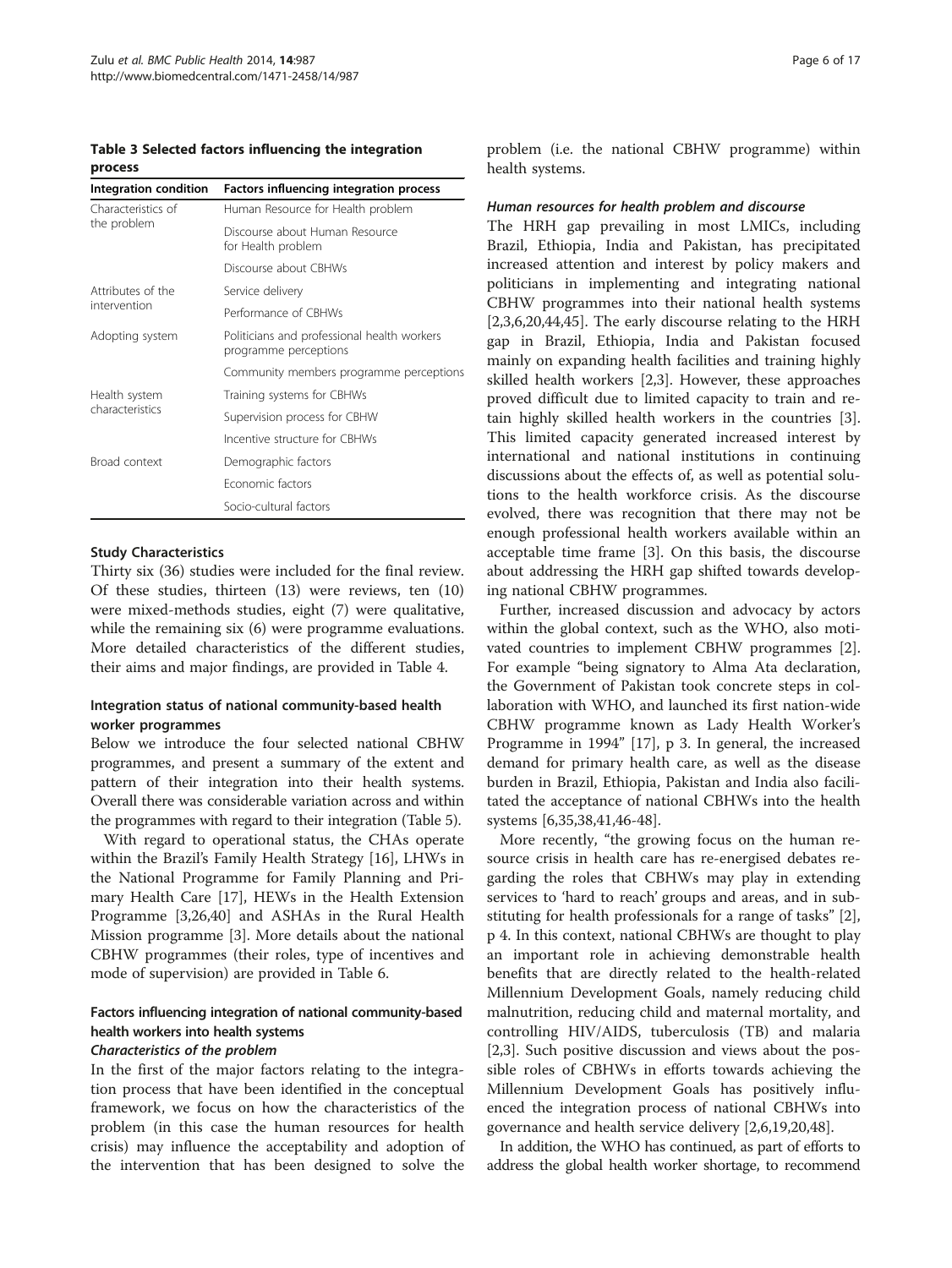## <span id="page-6-0"></span>Table 4 Study characteristics

|    | No 1 <sup>st</sup> Author/Year<br>[Citations] | Country       | Study type/<br>design       | Type of<br><b>CBHWs</b> | Aim                                                                                                                                                                                                                      | Key issues/findings                                                                                                                                                                                                                                 |  |  |  |  |
|----|-----------------------------------------------|---------------|-----------------------------|-------------------------|--------------------------------------------------------------------------------------------------------------------------------------------------------------------------------------------------------------------------|-----------------------------------------------------------------------------------------------------------------------------------------------------------------------------------------------------------------------------------------------------|--|--|--|--|
|    | <b>Brazil specific studies</b>                |               |                             |                         |                                                                                                                                                                                                                          |                                                                                                                                                                                                                                                     |  |  |  |  |
| 1  | Svitone [46]                                  | Brazil        | Review                      | CHAs                    | To document primary health care lessons<br>from the Northeast of Brazil following<br>the implementation of CHAs Programme                                                                                                | Comprehensive information available,<br>a decline in infant mortality, a rise in<br>immunization, and timely interventions<br>in times of crisis                                                                                                    |  |  |  |  |
| 2  | Macinko [35]                                  | Brazil        | Program<br>Evaluation       | CHAs                    | To assess the effects of an integrated<br>community-based primary care programme<br>on microregional variations in infant mortality<br>(IMR), neonatal mortality, and post-neonatal<br>mortality rates from 1999 to 2004 | Results show that infant mortality rate<br>declined about 13 percent from 1999 to<br>2004, while Family Health Program<br>coverage increased from an average of<br>about 14 to nearly 60 percent                                                    |  |  |  |  |
| 3  | Aquino [16]                                   | <b>Brazil</b> | Program<br>Evaluation       | <b>CHAs</b>             | To evaluate the effects of the Family<br>Health Programme (FHP) on infant<br>mortality at a municipality level                                                                                                           | The FHP had an important effect on<br>reducing the infant mortality rate in<br>Brazilian municipalities from 1996 to<br>2004. The FHP may also contribute<br>toward reducing health inequalities                                                    |  |  |  |  |
| 4  | Zanchetta [40]                                | Brazil        | Mixed<br>methods            | <b>CHAs</b>             | To assessing the effectiveness of CHAs'<br>actions in situations of social vulnerability                                                                                                                                 | Barriers to CHAs' effectiveness included<br>professional powerlessness, communication<br>gaps, fragmented teamwork, organizational<br>and structural barriers                                                                                       |  |  |  |  |
|    | Ethiopia Specific studies                     |               |                             |                         |                                                                                                                                                                                                                          |                                                                                                                                                                                                                                                     |  |  |  |  |
| 5  | Girma [40]                                    | Ethiopia      | Review                      | <b>HEWs</b>             | To understand implications of strategies<br>for human resource development (HRD)<br>by 2015                                                                                                                              | The process to develop policy and strategy<br>for managing human resource for health<br>has been started                                                                                                                                            |  |  |  |  |
| 6  | Negusse [26]                                  | Ethiopia      | Mixed<br>methods            | <b>HEWs</b>             | To document the initial community<br>perspectives on the Health Service<br>Extension Programme in Welkait                                                                                                                | HEWs are helpful, HEWs are more preferred<br>over TBAs, HEWs provide good health<br>services. Limitations: less visits, poor<br>knowledge on major communicable<br>diseases                                                                         |  |  |  |  |
| 7  | Teklehaimanot [41]                            | Ethiopia      | Qualitative                 | <b>HEWs</b>             | To assess the working conditions<br>of HEWs in Ethiopia and their<br>job satisfaction                                                                                                                                    | Health indicators have improved,<br>performance in skilled delivery and<br>postnatal care not satisfactory. Limited<br>quality of service, utilization rate, access,<br>referrals and programme evaluation                                          |  |  |  |  |
| 8  | Admassie [47]                                 | Ethiopia      | Program<br>Evaluation       | <b>HEWs</b>             | To evaluate the short-term and<br>intermediate-term impacts of the HEW<br>programme on child and maternal<br>health indicators in the programme<br>villages                                                              | The proportion of children and women<br>using insecticide-treated bednets for<br>malaria protection are significantly larger<br>in programme villages than in<br>non-programme villages                                                             |  |  |  |  |
| 9  | Koblinsky [52]                                | Ethiopia      | Review                      | <b>HEWs</b>             | To explore Ethiopia's progress toward<br>achieving MDG 5 through the Health<br>Extension Programme                                                                                                                       | Achieving the set targets is a daunting<br>task despite reaching the physical<br>targets of two health extension workers<br>per health post                                                                                                         |  |  |  |  |
| 10 | Damtew [53]                                   | Ethiopia      | Qualitative<br>(Case study) | <b>HEWs</b>             | To examine conditions that may affect<br>the quality of HEWs training in Ethiopia                                                                                                                                        | Training inadequacies                                                                                                                                                                                                                               |  |  |  |  |
| 11 | Medhanyie [58]                                | Ethiopia      | Mixed<br>methods            | <b>HEWs</b>             | To investigate the Knowledge and<br>performance of the HEWs on antenatal<br>and delivery care as well as the barriers<br>and facilitators to service provision                                                           | Poor knowledge of HEWs, poorly<br>equipped health posts, and poor<br>referral systems affected acceptability<br>of services                                                                                                                         |  |  |  |  |
| 12 | Medhanyie [59]                                | Ethiopia      | Program<br>Evaluation       | <b>HEWs</b>             | To assess the role of HEWs in improving<br>utilization of maternal health services in<br>rural areas in Ethiopia                                                                                                         | Better utilization of family planning,<br>antenatal care etc. Limited contribution<br>to health facility delivery, postnatal<br>check-up etc.                                                                                                       |  |  |  |  |
| 13 | Birhanu [61]                                  | Ethiopia      | Mixed<br>methods            | <b>HEWs</b>             | To assess mothers' experiences and<br>satisfaction with health extension service                                                                                                                                         | Most mothers had good relationships,<br>were satisfied with and had positive<br>attitude towards HEWs. Programme<br>was however criticized for not including<br>curative services and the less attention<br>given to static services at health post |  |  |  |  |
| 14 | Teklehaimanot [42] Ethiopia                   |               | Qualitative<br>(Case study) | <b>HEWs</b>             | To describe the strategies, human resource<br>developments, service delivery modalities,<br>progress in service coverage, and the<br>challenges in implementing the HEP                                                  | Health system reformed to create a platform<br>for integration/ institutionalization of the<br>HEP with appropriate human capacity,<br>infrastructure, and management structures                                                                    |  |  |  |  |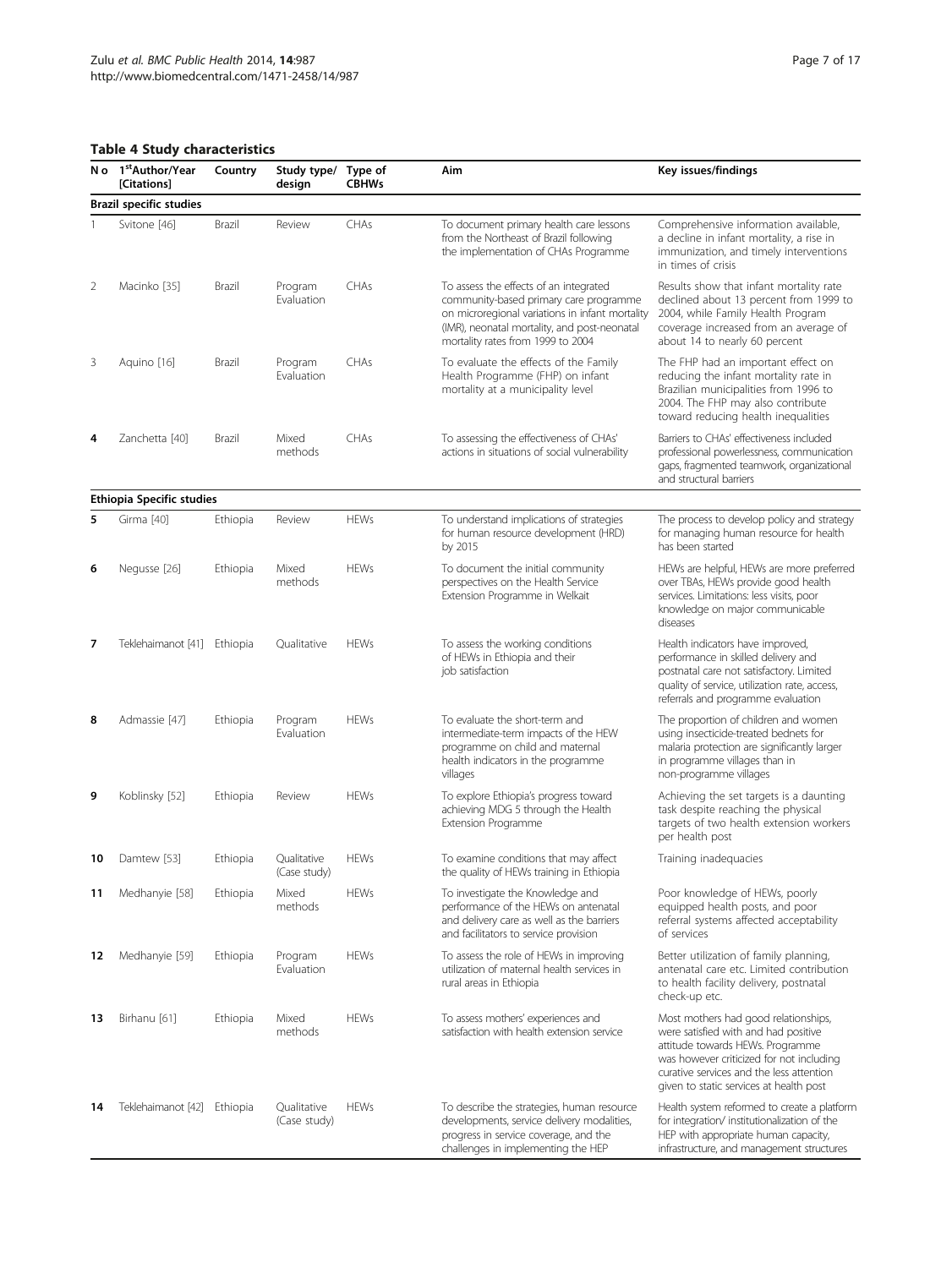## Table 4 Study characteristics (Continued)

|    | India specific studies                    |                              |                             |              |                                                                                                                                                                                                                            |                                                                                                                                                                                                                                                                                                                                          |
|----|-------------------------------------------|------------------------------|-----------------------------|--------------|----------------------------------------------------------------------------------------------------------------------------------------------------------------------------------------------------------------------------|------------------------------------------------------------------------------------------------------------------------------------------------------------------------------------------------------------------------------------------------------------------------------------------------------------------------------------------|
| 15 | Scott [49]                                | India                        | Qualitative<br>(Case study) | ASHAs        | To investigate the contextual features<br>hindering the ASHAs' capacity to increase<br>quantitative health outcomes and act as<br>cultural mediators and agents of social<br>change                                        | SHAs limited by: (1) the outcome-based<br>remuneration structure; (2) poor institutional<br>support; (3) the rigid hierarchical structure<br>of the health system; and (4) a dearth of<br>participation at the community level                                                                                                           |
| 16 | Gopalan [60]                              | India                        | Mixed-<br>methods           | <b>ASHAs</b> | To examine the performance motivation<br>of community health workers (CHWs) and<br>its determinants on India's Accredited<br>Social Health Activist (ASHA) programme                                                       | Performance motivation mainly influenced<br>by the individual and the community level<br>factors, while the health system factors<br>scored the least                                                                                                                                                                                    |
| 17 | Kumar [43]                                | India                        | Program<br>Evaluation       | ASHAs        | To study the factors influencing the work<br>performance of ASHAs in community                                                                                                                                             | Limitations included less knowledge, caste<br>system, limited incentive practices and<br>inadequate incentives                                                                                                                                                                                                                           |
| 18 | Shrivastava [54]                          | India                        | Mixed-<br>methods           | <b>ASHAs</b> | To evaluate the knowledge, attitudes<br>and practices of ASHA workers in<br>relation to child health                                                                                                                       | Gaps still exists in ASHAs' knowledge<br>regarding various aspects of child health<br>morbidity                                                                                                                                                                                                                                          |
|    | Pakistan specific studies                 |                              |                             |              |                                                                                                                                                                                                                            |                                                                                                                                                                                                                                                                                                                                          |
| 19 | Afsar [50]                                | Pakistan                     | Program<br>Evaluation       | LHWs         | To estimate the proportion of patient<br>referral and to identify the factors<br>associated with unsuccessful referral<br>in Karachi, Pakistan                                                                             | Limited communication and counselling<br>skills of LHWs contributed to significant<br>proportion of unsuccessful referrals                                                                                                                                                                                                               |
| 20 | Afsar [51]                                | Pakistan                     | Qualitative                 | LHWs         | To assess the strengths and weakness<br>of the National Programme for Family<br>Planning and Primary Health Care from<br>the LHWs' perspectives                                                                            | Strengths: Some community members<br>accepting LHWs. Weaknesses: contractual<br>job, low salaries, irregular payment, no<br>career development and poor logistical<br>support                                                                                                                                                            |
| 21 | Douthwaite [38]                           | Pakistan                     | Mixed<br>methods            | LHWs         | To evaluate the Lady Health Worker<br>programme                                                                                                                                                                            | The LHWP has succeeded in increasing<br>modern contraceptive use among rural<br>women                                                                                                                                                                                                                                                    |
| 22 | Haq [57]                                  | Pakistan                     | Mixed<br>methods            | LHWs         | To evaluate job stress among community<br>health workers in Pakistan                                                                                                                                                       | Challenges: stress, low socio-economic<br>status, long distances; inadequate, medical<br>supplies, stipends, communication skills,<br>lack of career structure                                                                                                                                                                           |
| 23 | Hag [39]                                  | Pakistan                     | Qualitative                 | LHWs         | To document the perceptions of LHWs<br>on their knowledge and communication<br>needs, image building                                                                                                                       | Many respondents described their<br>communication skills as moderately<br>sufficient. Knowledge on emerging<br>health issues was insufficient                                                                                                                                                                                            |
| 24 | Hafeez [37]                               | Pakistan                     | Mixed<br>methods            | LHWs         | To review the LHW programme<br>and explore various aspects of the<br>process to extract tangible implications<br>for other similar situations                                                                              | Improved community links with first level<br>care facilities, earned community trust.<br>Limitations: poor support from sub-optimal<br>health facilities, financial constraints and<br>political interference                                                                                                                            |
| 25 | Mumtaz [55]                               | Pakistan                     | Mixed-<br>methods           | LHWs         | To explore the impact of socio-cultural<br>factors on LHWs' home-visit rates                                                                                                                                               | Performance is constrained by both gender<br>and biradari/caste-based hierarchies.                                                                                                                                                                                                                                                       |
| 26 | Wazir [17]                                | Pakistan                     | Review                      | LHWs         | To conduct a SWOT analysis of the<br>National Program for Family Planning<br>and Primary Health Care in Pakistan                                                                                                           | Strengths: comprehensive planning,<br>implementation and supervision<br>mechanisms, selection and recruitment<br>processes. Weaknesses: slow progress,<br>poor program integration, job insecurity<br>and delayed salaries                                                                                                               |
|    | Studies focusing on more than one country |                              |                             |              |                                                                                                                                                                                                                            |                                                                                                                                                                                                                                                                                                                                          |
| 27 | Hermann [44]                              | Ethiopia<br>and others       | Review                      | <b>HEWs</b>  | To investigate whether present CBHW<br>programmes for ART are taking into<br>account the lessons learnt from past<br>experiences and analyse the extent<br>to which they are seizing the new<br>ART-specific opportunities | Adequate remuneration key to CBHW<br>retention. Sufficient attention to be given<br>to supervision, continuous training and<br>health systems strengthening                                                                                                                                                                              |
| 28 | Celletti [34]                             | Brazil,<br>Ethiopia,<br>etc. | Qualitative                 | CHAs HEWs    | To evaluate the contribution of CHWs<br>with a focus on identifying the critical<br>elements of an enabling environment that<br>can ensure that they provide quality<br>services in a manner that is sustainable           | Important requirements include adequate<br>systems integration, political commitment;<br>good planning, definition of scope of<br>practice, selection, educational issues,<br>career path, registration, licensure and<br>certification; recruitment and deployment;<br>adequate remuneration, supervision;<br>referral system; supplies |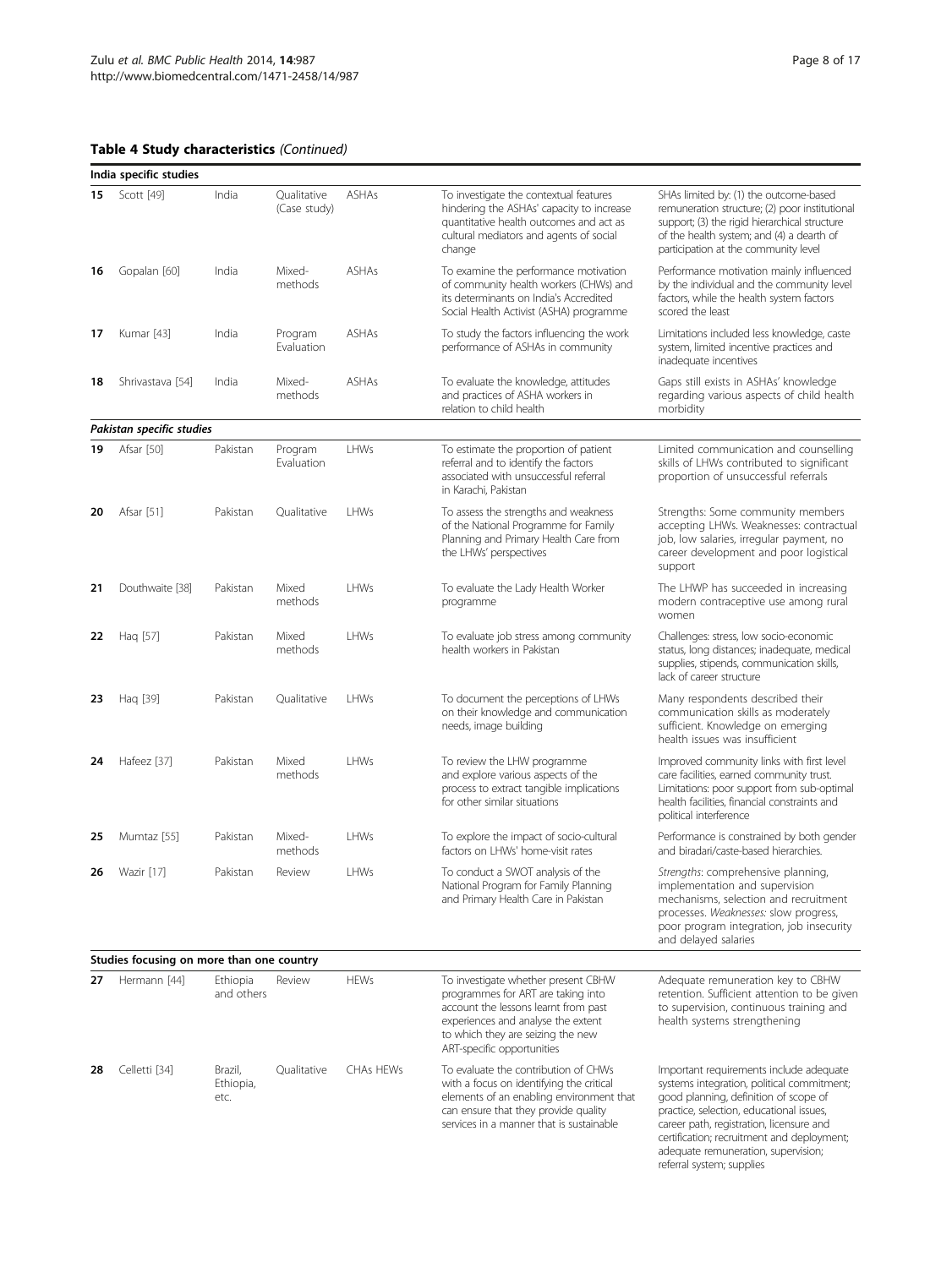## <span id="page-8-0"></span>Table 4 Study characteristics (Continued)

| 29 | Kane [19]       | Brazil,<br>Ethiopia,<br>India,<br>Pakistan.<br>etc. | Realist<br>synthesis<br>(Review) | CHAs, HEWs,<br>ASHAs, LHWs | To explore if randomised controlled<br>trails could yield insight into the working<br>of the interventions, when examined from<br>a different perspective, a realist perspective                                 | Positive mechanisms: anticipation of being<br>valued; perceived improved social status;<br>sense of relatedness with the health<br>system: increased self esteem, sense of<br>self efficacy, enactive mastery of tasks;<br>sense of credibility, legitimacy                                                                                                           |
|----|-----------------|-----------------------------------------------------|----------------------------------|----------------------------|------------------------------------------------------------------------------------------------------------------------------------------------------------------------------------------------------------------|-----------------------------------------------------------------------------------------------------------------------------------------------------------------------------------------------------------------------------------------------------------------------------------------------------------------------------------------------------------------------|
| 30 | Lewin [20]      | Brazil,<br>Ethiopia,<br>India,<br>Pakistan,<br>etc. | Systematic<br>review             | CHAs, HEWs,<br>ASHAs, LHWs | To assess the effects of LHW interventions<br>in primary and community health care on<br>maternal and child health and the<br>management of infectious diseases                                                  | LHWs provide promising benefits in<br>promoting immunisation uptake and<br>breastfeeding, improving TB treatment<br>outcomes, and reducing child morbidity<br>and mortality when compared to usual care                                                                                                                                                               |
| 31 | Liu [6]         | Brazil.<br>Ethiopia,<br>India,<br>Pakistan,<br>etc. | Review                           | CHAs, HEWs,<br>ASHAs, LHWs | To explore CBHW programmes that have<br>been deployed at national scale, as well<br>as scalable innovations found in successful<br>nongovernmental organization-run<br>community health worker programmes        | Ability by national CBWH programmes to<br>reach scale is impressive, but quality and<br>management challenging. If well managed<br>programmes integrated into a well-<br>functioning primary healthcare system<br>can promote care and act as an<br>effective link                                                                                                    |
| 32 | Wouters [48]    | Ethiopia<br>and others review                       | Synthetic                        | <b>HEWs</b>                | To review the impact of community-based<br>support services on ART delivery and<br>outcomes in resource-limited countries                                                                                        | CBHWs are not necessarily cheap or easy,<br>a good investment to improve coverage<br>of communities in need of health services                                                                                                                                                                                                                                        |
| 33 | Jaskiewicz [56] | Ethiopia<br>Pakistan<br>and others                  | Review                           | <b>HEWs LHWs</b>           | To review the influence of work<br>environment in increasing community<br>health worker productivity and<br>effectiveness                                                                                        | Essential elements for improving productivity:<br>defined workload, supportive supervision,<br>supplies and equipment, and respect from<br>the community and the health system                                                                                                                                                                                        |
| 34 | Balabanova [45] | Ethiopia,<br>etc.                                   | Review                           | HEWs, etc.                 | To discuss why some countries or regions<br>achieve better health and social outcomes<br>than others at a similar level of income<br>and to show the role of political will<br>and socially progressive policies | Attributes of success included good<br>governance, political commitment, effective<br>bureaucracies, ability to innovate and adapt<br>to resource limitations, the capacity to<br>respond to population needs and build<br>resilience into health systems to face<br>challenges. Transport infrastructure, female<br>empowerment, and education also played<br>a part |
| 35 | Glenton [2]     | Brazil,<br>Ethiopia,<br>India,<br>Pakistan,<br>etc. | Systematic<br>review             | CHAs, HEWs,<br>ASHAs, LHWs | To explore factors affecting the<br>implementation of LHW programmes<br>for maternal and child health                                                                                                            | Barriers and facilitators were mainly<br>tied to programme acceptability,<br>appropriateness and credibility; and<br>health system constraints                                                                                                                                                                                                                        |
| 36 | Perry [3]       | Brazil and<br>others                                | Review                           | <b>CHAs</b>                | To summarize the history, recent evolution,<br>and current evidence of the effectiveness<br>of CHWs around the world                                                                                             | CBHWs promote healthy behaviors,<br>extend reach of health systems, help<br>address health workforce resources<br>shortage, and reduce health disparities                                                                                                                                                                                                             |

## Table 5 Integration status of national CBHW programmes

|                                 | Name of CBHW programme and integration status |                            |                                |                       |  |  |  |  |
|---------------------------------|-----------------------------------------------|----------------------------|--------------------------------|-----------------------|--|--|--|--|
| Health systems<br>elements [24] | CHA-Brazil [3,16,31,35,36]                    | LHWs-Pakistan [3,17,37-39] | HEWs -Ethiopia [3,26,34,40-42] | ASHAs- India [3,6,43] |  |  |  |  |
| Governance and leadership       | Full integration                              | Full integration           | Full integration               | Partial integration   |  |  |  |  |
| Financial resources             | Full integration                              | Full integration           | Full integration               | Partial integration   |  |  |  |  |
| Human resources                 | Partial integration                           | Partial integration        | Full integration               | Partial integration   |  |  |  |  |
| Service delivery                | Partial integration                           | Partial integration        | Partial integration            | Partial integration   |  |  |  |  |
| Population                      | Full integration                              | Partial integration        | Partial integration            | Partial integration   |  |  |  |  |
| Outcomes                        | Full integration                              | Full integration           | Full integration               | Full integration      |  |  |  |  |
| Goals                           | Full integration                              | Full integration           | Full integration               | Full integration      |  |  |  |  |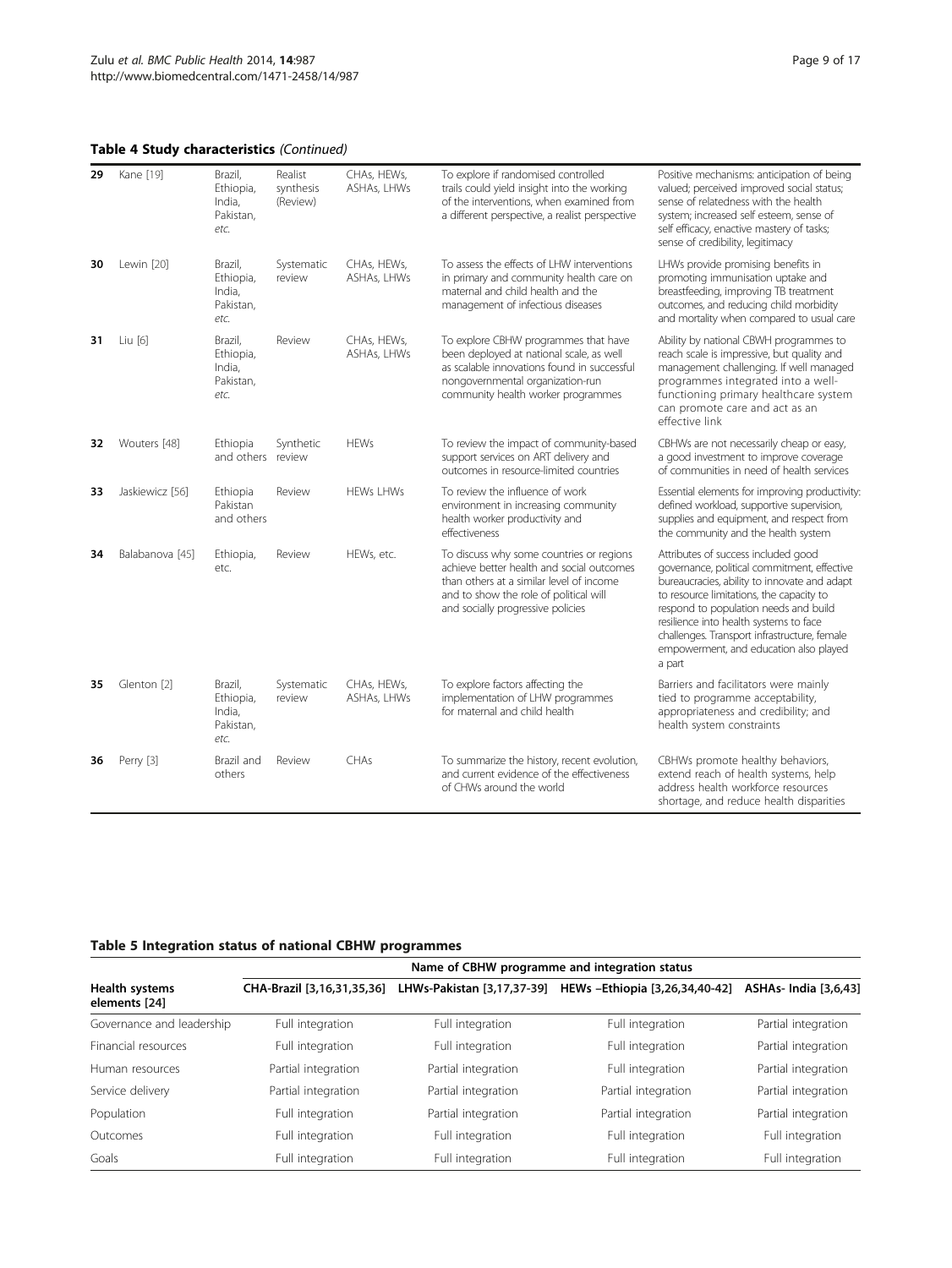<span id="page-9-0"></span>Table 6 Summary of national scale programmes

|          | Country CBHW programme                        | <b>Roles</b>                                                                                                           | <b>Incentives</b>                                        | Supervision                                                                                                                                      |  |
|----------|-----------------------------------------------|------------------------------------------------------------------------------------------------------------------------|----------------------------------------------------------|--------------------------------------------------------------------------------------------------------------------------------------------------|--|
| Brazil   | Community Health Assistants<br>(CHAs)         | Promoting breastfeeding as well as<br>providing prenatal, child care,                                                  | From \$100 to \$228 per<br>month                         | - Done through family health<br>care teams                                                                                                       |  |
|          | - About 240,000 CHAs                          | immunizations, screening and<br>treatment of infectious diseases services                                              |                                                          | - Teams consist of nurses and<br>physicians from the local clinics                                                                               |  |
|          | - Launched in 1991                            |                                                                                                                        |                                                          | - 33,000 family health care teams                                                                                                                |  |
| Pakistan | Lady Health Worker (LHWs)                     | Supporting maternal and child health                                                                                   | \$343 per year                                           | Conducted by Lady Health<br>Worker supervisor                                                                                                    |  |
|          | - About 90,000 LHWs                           | services, which include family planning,<br>HIV/AIDS and treatment of minor illnesses.                                 |                                                          |                                                                                                                                                  |  |
|          | - Launched in 1992.                           | Providing health education, essential<br>drugs for minor ailments, contraceptives,<br>vaccination and making referrals |                                                          |                                                                                                                                                  |  |
| Ethiopia | Health Extension Workers<br>(HEWs)            | Providing basic first aid, contraceptives,<br>and immunizations, as well as diagnosing                                 | About \$84 monthly                                       | Conducted by district team<br>comprising health officer, a public<br>health nurse, an environmental<br>technician and health education<br>expert |  |
|          | - About 34,000 HEWs                           | and treating malaria, diarrhoea, and<br>intestinal parasites                                                           |                                                          |                                                                                                                                                  |  |
|          | - Launched in 2003                            |                                                                                                                        |                                                          |                                                                                                                                                  |  |
| India    | Accredited Social Health<br>Activists (ASHAs) | Community mobilisation, motivating<br>women to give birth at health posts,                                             | facilitating an institutional                            | About 600 rupees (\$10) for Conducted by ASHA facilitators                                                                                       |  |
|          | - About 800,000 (ASHAs)                       | promoting immunisations, family<br>planning, treating basic illness,                                                   | delivery, and 150 rupees<br>(\$2.50) for each child that |                                                                                                                                                  |  |
|          | - Launched in 2005                            | keeping demographic records,<br>and improving village sanitation.                                                      | successfully completes<br>immunisation session           |                                                                                                                                                  |  |

implementation of CBHW programmes [\[49\]](#page-15-0). Specifically, in 2010, the Global Health Workforce Alliance (GHWA) organised the Global Consultation on Community Health Workers, and recommended for the integration of CBHWs into national health systems. Part of this integration process was to include a regular and sustainable remuneration stipend for CBHWs. The GHWA, which is under WHO, is an innovative partnership aimed at coordinating solutions to the global health workforce crisis, and has a membership of over 400 organisations.

However, this pathway towards integration - the HRH crisis and its associated discourse - has been limited in a number of ways. In order to reach national scale, some countries have rapidly scaled up or deployed national CBHW programmes in a relatively short period of time. The Pakistan and Indian programmes, for example, deployed 90,000 and 462,000 CBHWs respectively over the last decade, while the Ethiopian HEW programme deployed 34,000 workers over a period of four years. This rapid scale-up of CBHW programmes generated several challenges in terms of quality and management of the programme [[16](#page-15-0),[40](#page-15-0),[41](#page-15-0),[49](#page-15-0)-[55\]](#page-16-0). These challenges were often due to insufficient and inconsistent programme funding, and inadequate programme logistics management. Further, the programmes were sometimes poorly planned which resulted in problems of sustainability in terms of both quality of care and retention of health workers. These problems resulted in a lack of continuity in the relationship between CBHWs and their communities, thereby affecting the acceptability and adoption of

the CBHWs in population component of the health systems [\[6](#page-14-0)].

#### Attributes of the intervention

This section focuses on the pathway between attributes of the intervention (the national CBHW programme) and the integration process of the CBWHs in the health system.

## National community-based health workers' ability to deliver services

Perceived relative advantage of national CBHWs' programmes in terms of service delivery over other similar programmes, such the traditional birth attendants, can positively influence the integration process. High quality service delivery may be triggered in situations where national CBHWs see their incentives as consistent, predictable, appropriate and fair in relation to their tasks, as well as where they have a reasonable workload, good training, and regular supervision from professional health workers [[2,6,](#page-14-0)[19,34-36,44,46,47,](#page-15-0)[56\]](#page-16-0). These components can increase CBHWs' "willingness and ability to deliver services, which in turn can lead to better quality services and to improved health outcomes" [[2\]](#page-14-0), p 38. Good services and improved health outcomes may generate increased interest among actors in the adopting systems towards CBHWs, which can subsequently enhance acceptability and adoption of national CBHWs by the population. For instance, in Ethiopia "ninety three per cent of participants indicated that they would prefer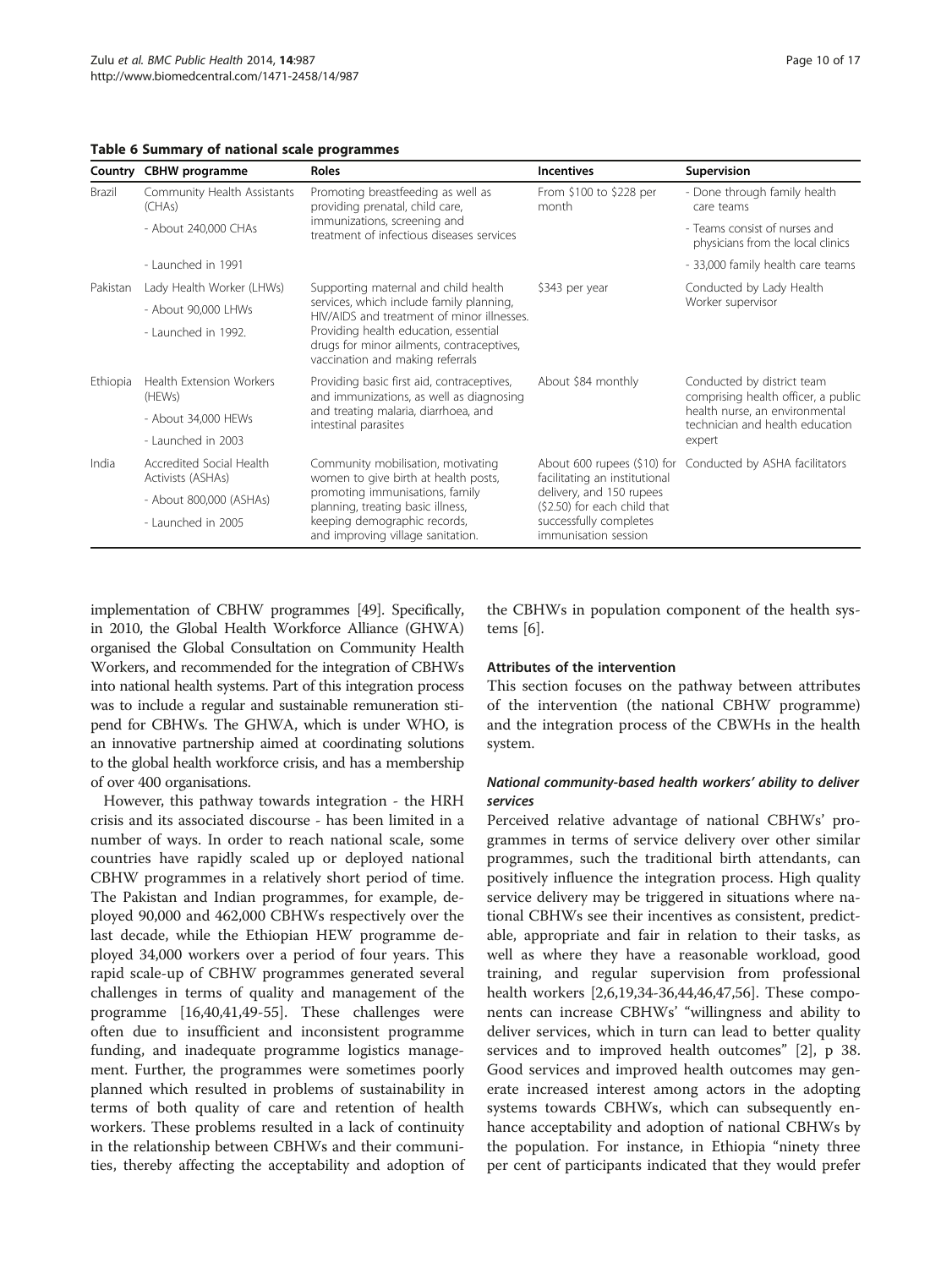HEWs to assist them during labour, rather than traditional birth attendants", as they perceived HEWs as being more knowledgeable [[26\]](#page-15-0), p 3.

This pathway – of good services or performance facilitating the integration process – may, however, be threatened in many ways. Limited availability and accessibility to supplies and medicines by CBHWs can affect service delivery [[16,41,49,](#page-15-0)[52](#page-16-0),[57](#page-16-0),[58](#page-16-0)] and subsequently the acceptability and adoption of CBHWs within the population and health service delivery functions of the health systems. In Pakistan, limited access to drugs by LHWs for community activities "caused embarrassment and made Lady Health Workers suspect in the eyes of the community, because they were accused of selling drugs and contraceptives in the market" [\[51\]](#page-15-0), p 5. In Ethiopia, inadequate facilities at some health posts for giving deliveries discouraged some women from using the services promoted and provided by HEWs [[41,42,](#page-15-0)[58,59](#page-16-0)]. In India, challenges at health posts made promoting of institutional births by the ASHAs less acceptable, such that their advice to women to go to the clinic proved unsound, and an ASHA risked "losing face in the community and people were less likely to trust her on other matters" [\[49\]](#page-15-0), p 1610. In the community, their inability to always provide drugs "induced the community's nonconfidence on ASHAs" [[60](#page-16-0)], p 9.

Failure by training programmes to adequately cover all relevant skills can affect CBHWs' ability to deliver services, and this can subsequently undermine their acceptability and adoption of the programme both by other health professionals and the population. In India, because of limited training for curative services, the ASHAs were more "identified as 'link workers' or facilitators for appropriate care and the community have less acceptance for their curative role. The ASHAs were less confident on their curative care skills" [[60\]](#page-16-0), p 9. In addition, effective service delivery by ASHAs was constrained by the incentive structure. The ASHAs could not perform some tasks as they were done at a net personal financial loss. Scott & Shanker [\[49](#page-15-0)], p 1609 explain that the ASHAs complained that "by the time they are fully immunized, we have spent almost Rs. 500 [in transportation costs] on the child and we get only Rs. 150 as compensation". The ineffective, outcome-based payment structure also constrained ASHAs' work output [[43](#page-15-0)], since some ASHAs tended to focus more on those activities which attract payment, such as provision of contraceptives and facility-based deliveries, at the expense of other essential activities such as general health promotion activities at community level [\[6,](#page-14-0)[43,49\]](#page-15-0). However, there is also evidence that gender inequality and poverty made some of the ASHAs to see the post of a health worker as a path to 'liberation', and they willingly put in extra

effort when conducting their duties, despite not receiving adequate remuneration [\[43\]](#page-15-0).

## Adopting system

In the third pathway, we analyse how and why the perspectives and participation of the actors in the adopting systems (e.g. politicians, decision makers, policy makers, other health workers, and community members) can influence the acceptability and adoption of national CBHW programmes into health systems.

A positive perspective by some politicians and community members in the adoption system towards national CBHW programmes, which may be triggered by their involvement in the programme, can facilitate integration. Full participation of actors in the adoption system can facilitate integration process as it can lead actors to view the CBHWs as "legitimate and credible, to have confidence in their knowledge and skills and to view their services as relevant and valuable. This in turn can lead to good relationships between CBHWs and recipients" [\[2](#page-14-0)], p 38.

### Perspectives by politicians and professional health workers

In Ethiopia and Pakistan positive perspectives of national CBHW programme by politicians facilitated integrated governance and leadership resulting in common goals and standardised financial resources. The Prime Ministers in both countries spearheaded the launch of the programmes, thereby facilitating the integration process of CBHWs into national civil service structures [[17,42,45\]](#page-15-0). For instance in Pakistan, Wazir et al. [\[17](#page-15-0)], p 2 explain that "it is heartening to see that the LHW programme received adequate political commitment, since 1994. There has been a wide recognition of the programme among the political arena and all government quarters. The financial and administrative support has continued without any interruption".

On the other hand, negative perspectives of national CBHWs by other health workers can also affect the integration process. Negative perspectives can be triggered by a lack of proper definition of CBHWs' tasks, such as in the cases of Brazil and Pakistan. In Brazil, "CHAs faced resistance to acceptance as from other health professionals (mainly nurses) —due to issues of liability, unclear roles, their ambiguous position in the entrenched physician/nurse-based hierarchy and overlap with work assigned to auxiliary nurses" [[16\]](#page-15-0), p 332. Physicians' perspectives and minimal opportunities to communicate directly with CHAs were the major challenges given by CHAs' regarding their integration within Family Health System teams [[16\]](#page-15-0). In Pakistan, non-acceptance by the established professions was also cited as one of the issues which affected the integration process of Lady Health Workers into the health system [\[17](#page-15-0)].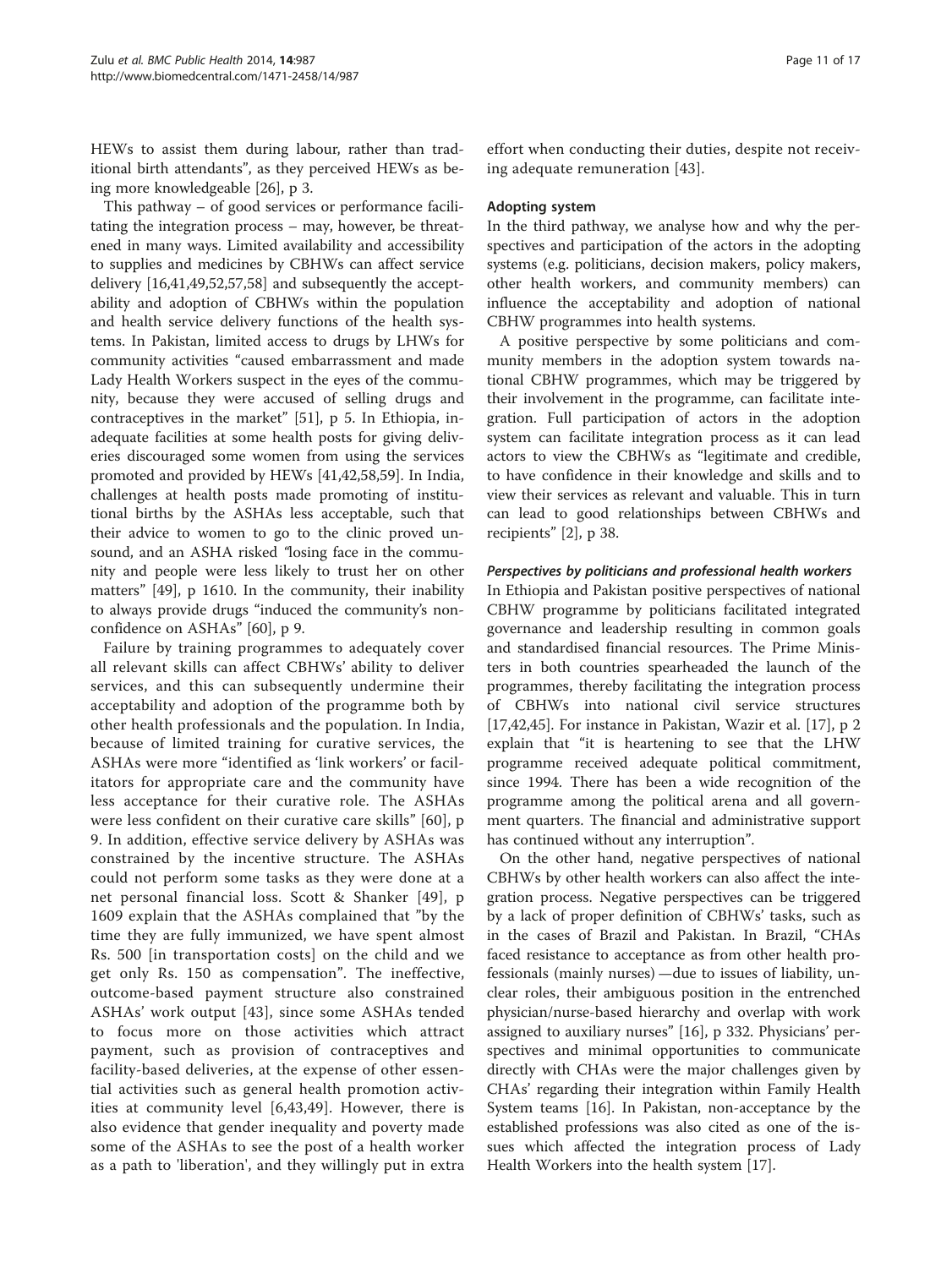## Community perspectives

Positive perspectives of national CBHWs by community members, which may be triggered through recruitment of local people, can facilitate the integration process into the population. In Pakistan, "the hiring of local people contributed towards the high level of acceptability and trust that LHWs enjoyed in communities, as well as an increased community acceptance of several culturally sensitive issues like family planning" [\[51\]](#page-15-0), p 3. Selection of local people in both India and Brazil also positively influenced the acceptability and adoption of national CBHW services. In Brazil, since they live in the community, CHAs were able to provide "24 hours of basic health services to the community at the doorstep", a process which is greatly appreciated, "especially by women, who, for cultural reasons could not leave their houses" [\[16\]](#page-15-0), p 339.

Apart from just the concept of recruiting local people, the sex of CBHWs also plays a role in influencing the integration process. Studies in Ethiopia attributed part of an increase in mothers' utilisation, acceptability and adoption of the services provided by HEWs to the recruitment of local females [[50,](#page-15-0)[61\]](#page-16-0). Female workers "were preferred for the premises of degree of closeness, easier disclosure of personal problems and as a matter of cultural norms. Associated with cultural norms and biological factors, mothers are ready to share their personal issues to females than to males" [[61](#page-16-0)], p 6. In India, recruitment of local women as ASHAs helped in increasing use of modern contraceptives among women in the communities [[38\]](#page-15-0).

This pathway between positive perspectives by actors leading to enhanced integration may be undermined in many ways. First, integration may be affected if the community members that are selected as CBHWs or the structures or leaders that offer support to the CBHWs are regarded as poorly functioning or otherwise suspect [[2\]](#page-14-0). This can affect integration as community members may not perceive the CBHW programme as credible or trustworthy. For example, in some instances, inadequate consultation between local leaders and community members in India resulted into the selection of ASHAs with limited community support [\[49](#page-15-0)[,60](#page-16-0)].

Further, cultural perspectives of gender, which include not supporting in particular young and unmarried women to walk and do the work, can also affect the integration process [\[50,17](#page-15-0)]. In Pakistan, "if one of the LHWs was married and the other unmarried, the married one provided respectable company and was better able to discuss family planning issues, a topic that was generally not acceptable for the unmarried worker to raise" [\[55\]](#page-16-0), p 55. In addition, in some parts of Pakistan, "the LHWs found it difficult to talk to men about family planning" [[2\]](#page-14-0), p 27. The LHW's mobility, especially discussing with

unrelated males on sensitive issues, led to a loss of status of women, as such a practice was considered as a sign of being uncultured [[39](#page-15-0)[,55\]](#page-16-0). Overall, acceptance of services can be limited due to gender discrimination. "Even though the program's focus is maternal and child health care, LHWs still have to face difficulties owing to traditional gender norms in many parts of the country" [\[17\]](#page-15-0), p 5.

Caste-based village hierarchies may also affect the integration process by restricting mobility of CBHWs. In Pakistan, the caste system discouraged visits by LHWs beyond the biradari (extended family) boundaries. Since most LHWs tended to be from lower castes, they preferentially visited co-members of their extended family who are likely to share similar socioeconomic circumstances, thereby resulting in other social classes not fully accessing the health services [\[17](#page-15-0)[,55,57](#page-16-0)]. A study by Mumtaz et al. [\[55](#page-16-0)], p 54 confirmed that "the rejection of their services by higher caste women also discouraged LHWs from venturing to their homes". In India, the lower caste ASHAs were discriminated against by the higher class people, thereby affecting service delivery, as well as the acceptability and adoption of services within the affected areas [[43](#page-15-0)].

Further, the receipt by CBHWs of monthly salaries may trigger mixed responses at community level, which in turn may affect the integration process. While the CBHWs may feel that "their incentives are appropriate, community members may question the motivation and credibility of CBHWs who are salaried rather than volunteers" [[2\]](#page-14-0), p 18. In India, the ASHAs were perceived as being entirely accountable to auxiliary nurse midwifes, especially since they collect their remuneration from the primary health centre [\[49\]](#page-15-0).

### Health system characteristics

Finally, we analyse the pathway between the health systems characteristics and integration of national CBHWs into health systems. Review of data suggests that integration of national CBHWs into existing structures may enhance programme compatibility with local practises, values and regulations. Compatibility with health systems characteristics can foster good relationships between CBHWs and other professional health workers, while also improving referral processes, information transfer, and general health service delivery. A combination of these components may enhance the pattern and extent of acceptability and adoption of national CBHWs by actors into the adopting system.

Examples of how integration in health systems characteristics can facilitate programme compatibility can be drawn from Brazil, Ethiopia and Pakistan. In Brazil, integration of the CHA programme within the municipal health council (responsible for allocating financial resources for health, which come from the federal and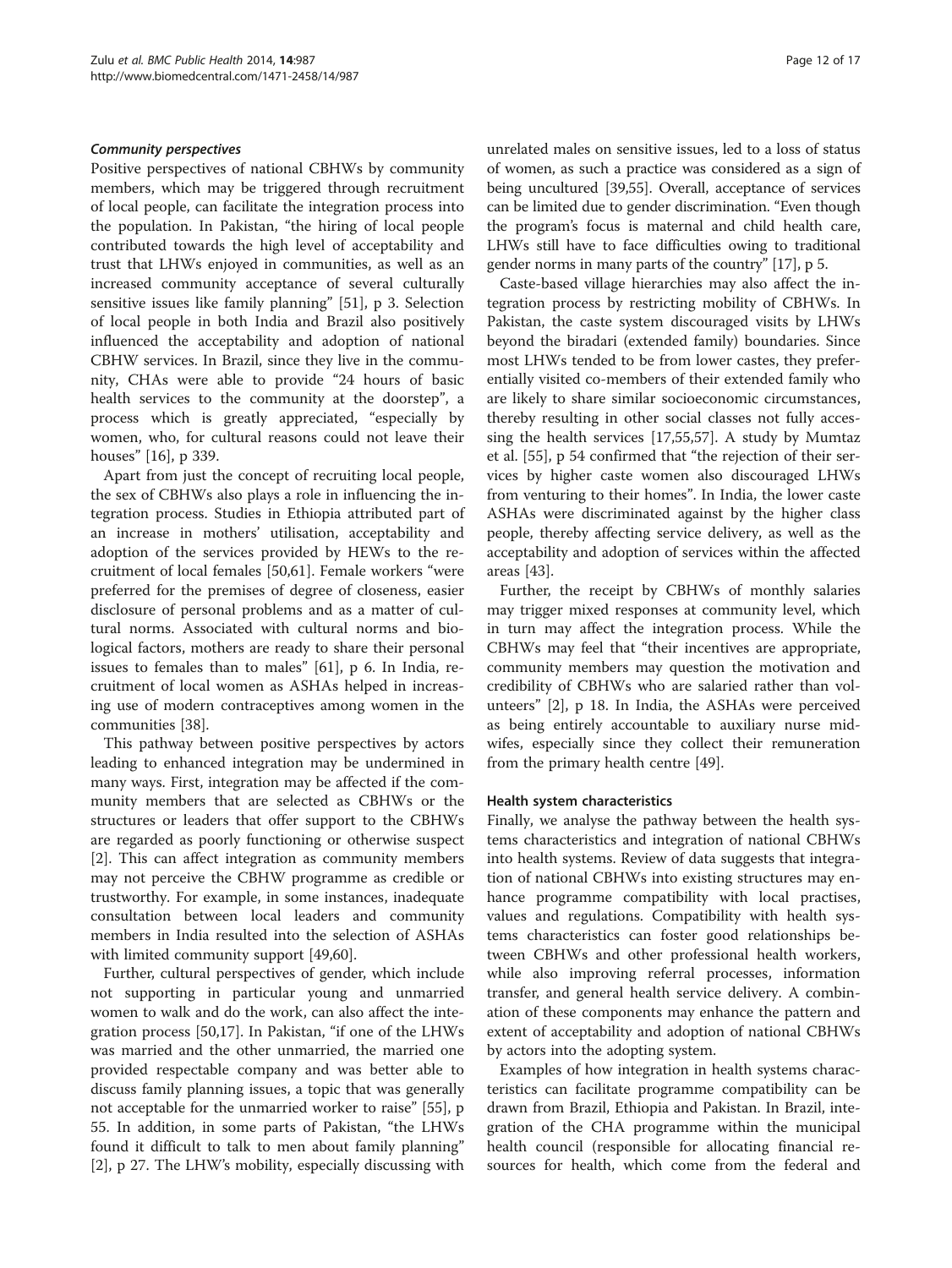state governments) enhanced acceptability and adoption of the CHAs by the government officials, health service providers and other citizens. This process also guaranteed allocation of finance for primary health care to the CHA programme as well as acceptability and adoption of CHAs within the family health teams [\[16,34\]](#page-15-0). The integration of CBHW training components into Ministries of Health in Brazil and Ethiopia facilitated compatibility of training and certification of national CBHWs with those of institutions responsible for developing training curriculum, conducting training and certifying professional health workers [[3,](#page-14-0)[16,34](#page-15-0),[37](#page-15-0)]. In Pakistan, supervision is done by senior LHWs who are accountable to professional health workers [[17,37\]](#page-15-0). Further, placing CBHWs in the civil structure in Brazil, Ethiopia and Pakistan facilitated provision of standardised monthly incentives which helped national CBHWs to deliver services, thereby positively contributing towards the integration process [\[16,17,34,37,51\]](#page-15-0). In India, integration of the ASHA programme into the ASHA mentoring group and National Health Services Resource Center helped to reduce resistance towards ASHAs from health workers as well as from community members. These institutions played a crucial role in taking various steps aimed at resolving the differences at the national level [[43,49,](#page-15-0)[60\]](#page-16-0).

The pathway that we propose, linking health systems characteristics and the integration of national CBHWs into health systems, may be challenged in a number of ways. For example, the existence of parallel or hierarchical communication structures can limit the integration process of national CBHWs into the functions of the health system, by affecting the smooth flow of information. In India, the hierarchical communication structure in place constrained information flow as well as any ability by the programme to address key health systems challenges [[49\]](#page-15-0). The ASHAs, who at times tended to have far more understanding than many health professionals of the dynamics affecting the use of health services (for example, why many women choose not to give birth in the hospital despite their being offered incentives for institutional deliveries), could not effectively relay the message to the decision makers due rigid communication systems [\[49](#page-15-0)[,60\]](#page-16-0). In Pakistan, studies have shown that "there is a management information system but it is not integrated with the overall health system, which leaves a vacuum in decision making because the problems and issues from the grass root level are not taken into consideration while making allocations, disbursements, procurements etc. [Although] there are good linkages at higher levels, at the field levels (i.e. basic health units and other areas), the linkages are poor due to inherent weaknesses in the health system itself" [[17\]](#page-15-0), p 4.

## **Discussion**

Given that this systematic review was structured around five components – namely the nature of the problem, the intervention, the adoption system, the health system characteristics, and the broad context - the discussion is thus centred around these themes.

Several factors dictated the degree and nature of national CBHW programme integration into different countries' health systems. In Brazil, integration of the CHA programme into the municipal health councils facilitated compatibility of the programme with the governance, financial, and service delivery health systems functions. Similarly, in India, integration of the ASHAs programme into the National Health Services Resource Center helped in reducing conflicts between ASHAs and other actors in the health system. In Ethiopia and Pakistan, positive perspectives by politicians facilitated full integration of CBHWs into the civil service structure and Ministry of Health in general. Integration of the programme into the Ministries of Health in Brazil, Ethiopia and Pakistan, facilitated full integration of the training processes of the CBHWs by national training institutions. Further, in all the four countries, positive perspectives by some community members, which were triggered mainly though participatory processes, positively facilitated the integration process.

On the other hand, limited definition of tasks at health facility level in Brazil affected acceptability of CHAs by other health workers, thereby resulting into sub-optimal or partial integration into the human resources function of health system. Similarly, discrimination in Pakistan and India, based on social-cultural practices, gender, age and marital status affected the full integration process of CBHWs into the population as well as the health service delivery functions of the health system. In Ethiopia, limited service delivery affected integration of some of the services provided by HEWs within the population function of the health system. In India the hierarchical communication structure resulted into rigidity and top-down power which constrained information flow and subsequently affected the integration process of ASHAs.

In general, we found no instance when the national CBHW programmes are fully integrated into health systems. Instead, different aspects of the programmes are integrated in different ways, whether fully or partially into one or more functions of the health systems (Table [5](#page-8-0)). This 'mosaic' type of integration is indicative of a complex, multi-functional and dynamic process. For example, while some aspects of the CHA programme in Brazil are fully integrated into the governance and financial functions of the health system, other aspects are partially integrated into the human resources and health service delivery health systems functions. Similarly, while the incentive aspect of the LHW programme in Pakistan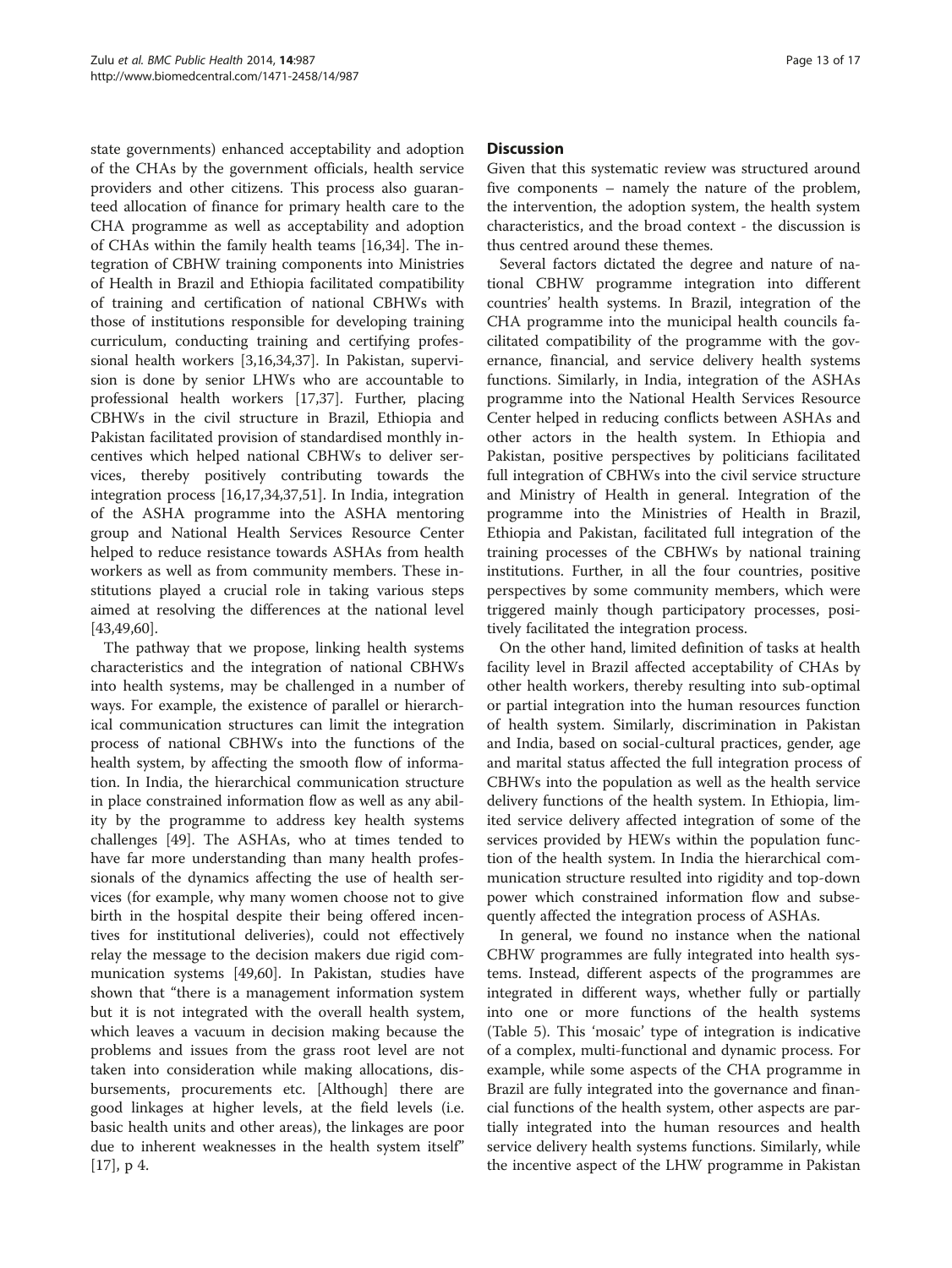is fully integrated into the financial functions, other aspects of the programme are only partially integrated into the population, health service delivery, and human resources health systems functions, with the management information system being completely non-integrated. While the programme is fully integrated into some components of the health system in Ethiopia, it is only partially integrated in health service delivery. In India, the ASHAs are fully integrated in the goals and outcomes of the health system functions but only partially integrated in the other functions.

Based on the findings, we built on the original conceptual framework of integration of national CBHWs into health systems to include the specific factors which affect the integration process as reflected in Figure 3.

Studies on other health innovations have indicated that for integration to be successful, the adopting system or context should be motivated and competent, in terms of skills, resources, values, goals, regulations [\[22,](#page-15-0)[62-64](#page-16-0)]. Limited capacity within a given context to adopt CBHWs can push the CBHWs to the margins of the health system, where they may occupy an ambiguous position as volunteers/workers. Lack of clarity in the CBHW position may result in CBHWs being expected to work regular hours and yet not having the employment rights of other health workers. This situation may affect health service delivery as well as programme sustainability, as CBHWs may feel unfairly treated [\[10\]](#page-15-0).

On the other hand Schneider et al. [[10\]](#page-15-0), p 186 argue that "it is also not clear that the solution to the

difficulties associated with CBHWs lies in incorporating them wholesale into the civil service". These authors suggest that placing all CBHWs within the civil services may limit the possibilities for more for inclusive participation. Second, this can also limit the expression of a range of different motivations or non-financial incentives such as clearly defining responsibilities, appropriate job aides, resources/supplies, and community connectedness [[14,47](#page-15-0),[65](#page-16-0)-[68\]](#page-16-0). Promoting community connectedness is vital as it is a cornerstone of the CBHW model [[6,](#page-14-0)[35](#page-15-0)]. Community connectedness is also relevant for the integration process as it may promote "a sense of relatedness with the local public health services, and thus accountability towards the system, a sense of credibility and legitimacy of being part of the local public health services, an anticipation of being valued by the local public health services as well as an assurance that there is a system for back-up support" [[19](#page-15-0)], p 5. Putting more emphasis on placing CBHWs in the civil service structure as compared to promoting community connectedness may affect acceptability and adoption of national CBHWs at community level, since it may trigger mixed perspectives regarding motivation, credibility and accountability of CBHWs. Some people may perceive CBHWs as being too accountable to the Ministry of Health as opposed to the community, as was the case in India [[2](#page-14-0)[,49\]](#page-15-0).

Having successful national CBHW programmes is likely to require strategies that ensure the integration both at the community and formal health system levels. Further, to reduce the challenges related to planning and

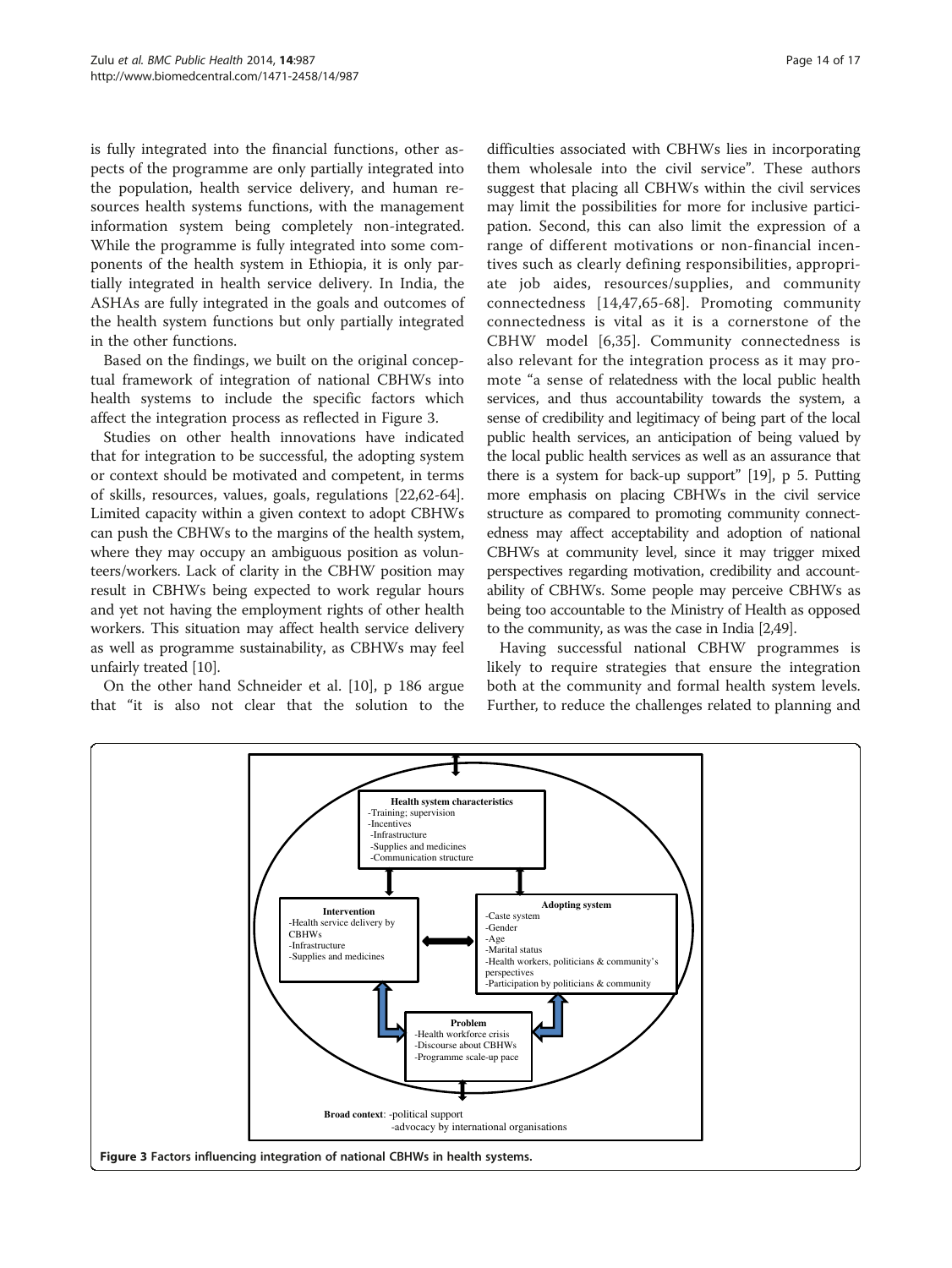<span id="page-14-0"></span>management as a result of rapid scale-up, it may be necessary for countries to adopt a stepwise approach during the integration process. Such an approach can provide sufficient space for drawing lessons to guide programme scale-up.

## Strengths and limitations

One main strength of the study lies in the extensive search of the literature. The inclusion of papers utilising different methodological approaches, including mixedmethods papers and reviews, provided in-depth insights into factors influencing the integration of national CBHWs into health systems. The use of a multi-disciplinary team (with expertise in both public health and anthropology) in the review, and the synthesis of data, enriched the synthesis as it provided us with an opportunity to draw and collate team members' interpretations of the findings. However, one of the limitations of the review was the possibility of missing out some publications. We tried to mitigate this by conducting several searches between November 2013 and March 2014, and also searching the references of publications. The other limitation was the inclusion of only studies conducted in English as this is the main language with which the authors were conversant. However, the inclusion of systematic reviews helped us capture some of studies that we may have missed out due to language barriers, thereby helping us to develop a rich account of the factors influencing the integration of national CBHWs in LMICs.

## Conclusion

Our findings indicate that different aspects of the national CBHW programmes are integrated in different ways within particular functions of the health systems. The acceptability and adoption of national CBHW programmes in health systems was shaped by the interaction between the perspectives of the actors within the adopting system, as well as the compatibility of CBHWs with the health systems characteristics and the broad context. Further the perspectives of the human resources for health gap by actors in the adopting system and within the broad context affected the integration process. Prior understanding of contextual factors that can impact integration process is critical for successful integration of national CBHW programmes into health systems. This suggests the need for having comprehensive approaches for providing baseline contextual data at the beginning of an integration process, about which stakeholders should be aware as they integrate CBHW programmes into the health systems. In addition, it is important to follow a stepwise approach to any national CBHW programme integration process in order to reduce some of the planning

and managerial difficulties that can be associated with rapid scale-up and integration.

As they mature, CBHW programmes have the potential for contributing towards reducing the huge human resources for health gap and extending primary health care services to 'hard to reach' groups and areas if appropriate attention is given to their integration processes in the health systems. Considering that health systems are interconnected, dynamic and complex in nature, and that they consist of independent agents whose behaviour is based on physical, psychological and social rules, the use of other research frameworks which acknowledge health systems as complex and adaptive systems would help provide additional insights on this subject.

#### Abbreviations

ASHA: Accredited social health activist; CBHW: Community based health worker; CHA: Community health agent; HEW: Health extension worker; LHW: Lady Health worker.

#### Competing interests

The authors declare that they have no competing interests.

#### Authors' contributions

All four authors contributed towards the study design, review of data, analysis and synthesis. JMZ drafted the manuscript and all authors contributed towards revision of the manuscript. All authors read and approved the final manuscript.

#### Acknowledgments

This paper is part of a PhD project on Integrating Community Health Assistants in the Health System in Zambia. The work was supported by the Umeå Centre for Global Health Research, funded by FAS, the Swedish Council for Working Life and Social Research (Grant no. 2006–1512), the Swedish Centre Party Donation for Global Research Collaboration, the Swedish Research School for Global Health, the Southern Africa Consortium for Research Excellence (SACORE), and the African Doctoral Dissertation Research Fellowship offered by the African Population and Health Research Centre (APHRC) in partnership with the International Development Research Centre (IDRC). We would also like to acknowledge the technical input from Rakhal Gaitonde.

#### Received: 12 June 2014 Accepted: 15 September 2014 Published: 22 September 2014

#### References

- WHO: Treat, Train, Retain The AIDS and Health Workforce Plan. Geneva: Report on the Consultation on AIDS and Human Resources for Health; 2006.
- 2. Glenton C, Colvin CJ, Carlsen B, Swartz A, Lewin S, Noyes J, Rashidian A: Barriers and facilitators to the implementation of lay health worker programmes to improve access to maternal and child health: qualitative evidence synthesis. Cochrane Database Syst Rev 2013, (10): Art. No.: CD010414. doi:10.1002/14651858.CD010414.pub2.
- 3. Perry HB, Zulliger R, Rogers MM: Community health workers in low-, middle-, and high-income countries: an overview of their history, recent evolution, and current effectiveness. Annu Rev Public Health 2014, 18(35):399–421.
- 4. GHWA WHO: Catalyst for Change, The Global Health Workforce Alliance 2009 Annual Report. Geneva: WHO; 2009-2010.
- Zulu JM, Kinsman J, Michelo C, Hurtig AK: Developing the national community health assistant strategy in Zambia: a policy analysis. Health Res Policy Syst 2013, 11:24.
- 6. Liu A, Sullivan S, Khan M, Sachs S, Singh P: Community health workers in global health: scale and scalability. Mt Sinai J Med 2011, 78(3):419–435.
- 7. Walt G: Community Health Workers in National Programmes: Just another Pair of Hands?. Milton Keynes, UK: Open University Press; 1990.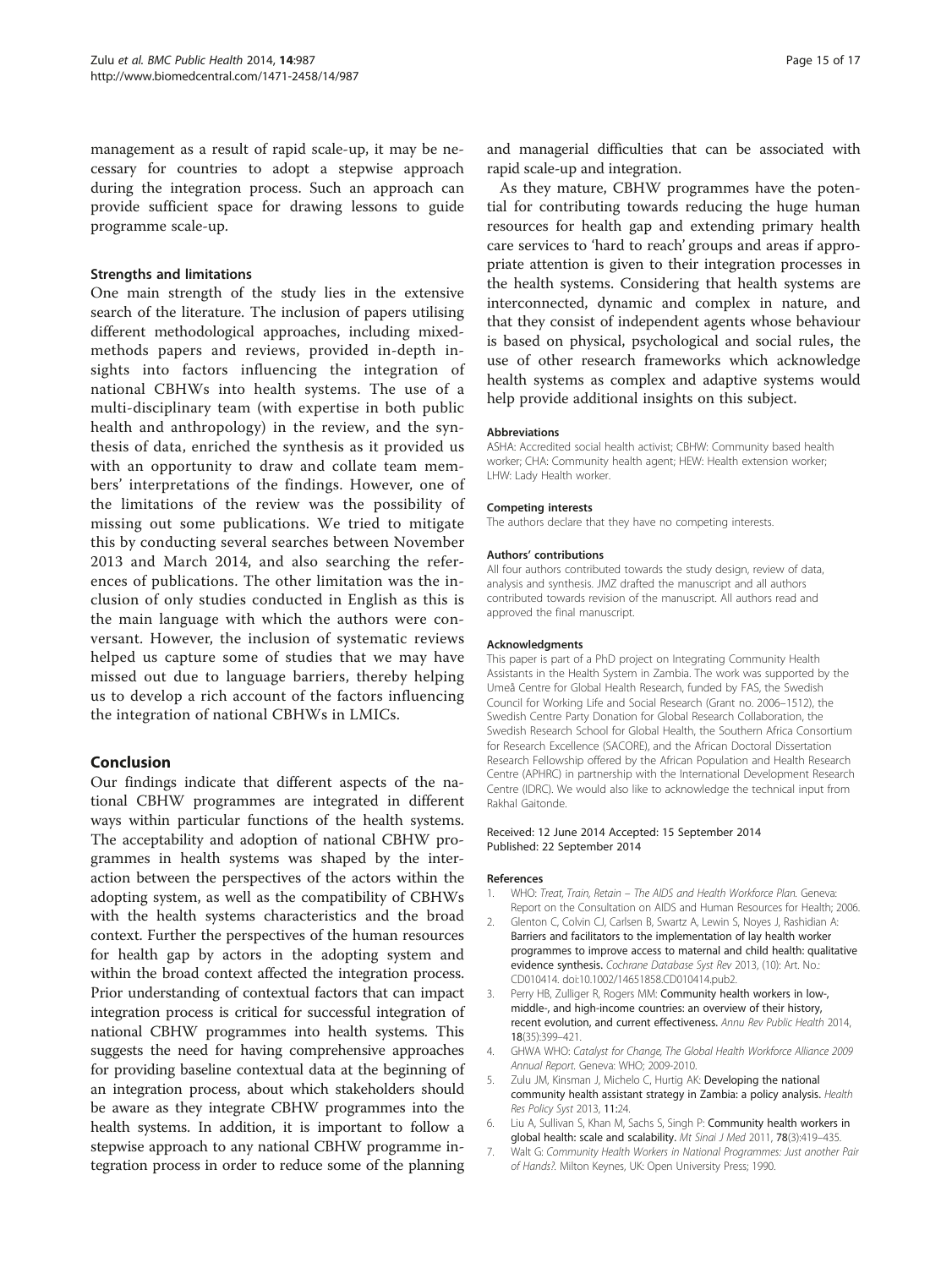- <span id="page-15-0"></span>8. WHO, UNICEF: Declaration of Alma-Ata; Adopted at the Int. Conf. Primary Health Care, Sept. 6–12, Alma-Ata, USSR. 1978. [http://www.who.int/publica](http://www.who.int/publications/almaata_declaration_en.pdf)[tions/almaata\\_declaration\\_en.pdf.](http://www.who.int/publications/almaata_declaration_en.pdf)
- Abbatt F: Scaling up Health and Education Workers: Community Health Workers. Literature Review. London: Department for International Development, Health Systems Resource Centre; 2005.
- 10. Schneider H, Hlophe H, van Rensburg D: Community health workers and the response to HIV/AIDS in South Africa: tensions and prospects. Health Policy Plan 2008, 23:179–187.
- 11. Lehmann U, Sanders D: Community Health Workers: What Do We Know About Them?. Geneva: WHO; 2007.
- 12. Hanefeld J, Musheke M: What impact do global health initiatives have on human resources for antiretroviral treatment roll-out? A qualitative policy analysis of implementation processes in Zambia. Hum Res Health 2009, 7:8.
- 13. Hadley M, Maher D: Community involvement in tuberculosis control: lessons from other health care programmes. Int J Tuberc Lung Dis 2000, 4(5):401–408.
- 14. Bhutta ZA, Pariyo G, Huicho L: Global Experience of Community Health Workers for Delivery of Health -Related Millennium Development Goals: A Systematic Review, Country Case Studies, and Recommendations for Integration into National Health Systems. Geneva: WHO/ Global Health Workforce Alliance; 2010.
- 15. Singh P: One Million Community Health Workers; Global Technical Taskforce report; 2013[.http://1millionhealthworkers.org/files/2013/01/1mCHW\\_](http://1millionhealthworkers.org/files/2013/01/1mCHW_TechnicalTaskForceReport.pdf) [TechnicalTaskForceReport.pdf.](http://1millionhealthworkers.org/files/2013/01/1mCHW_TechnicalTaskForceReport.pdf) (accessed 1 May, 2014).
- 16. Zanchetta MS, McCrae Vander Voet S, Galhego-Garcia W, Smolentzov VMN, Talbot Y, Riutort M, Galhego AMMF, de Souza TJ, Caldas RS, Costa E, Kamikihara MM, Smolentzov S: Effectiveness of community health agents' actions in situations of social vulnerability. Health Educ Res 2009, 24(2):330-342.
- 17. Wazir MS, Shaikh BT, Ashfaq Ahmed A: National program for family planning and primary health care Pakistan: a SWOT analysis. Reprod Health 2013, 10:60.
- 18. Callaghan M, Ford N, Schneider H: A systematic review of task shifting for HIV treatment and care in Africa. Hum Res Health 2010, 8:8.
- 19. Kane SS, Gerretsen B, Scherpbier R, Dal Poz M, Dieleman M: A realist synthesis of randomised control trials involving use of community health workers for delivering child health interventions in low and middle income countries. BMC Health Serv Res 2010, 10:286.
- 20. Lewin S, Munabi-Babigumira S, Glenton C, Daniels K, Bosch-Capblanch X, van Wyk BE, Odgaard-Jensen J, Johansen M, Aja GN, Zwarenstein M, Scheel IB: Lay health workers in primary and community health care for maternal and child health and the management of infectious diseases. Cochrane Database Syst Rev 2010, (3): Art. No.: CD004015. doi:10.1002/ 14651858.CD004015.pub3.
- 21. Gilmore B, McAuliffe E: Effectiveness of community health workers delivering preventive interventions for maternal and child health in low- and middleincome countries: a systematic review. BMC Public Health 2013, 13:847.
- 22. Atun R, De Jongh T, Secci F, Ohiri K, Adeyi O: Integration of targeted health interventions into health systems: a conceptual framework for analysis. Health Policy Plan 2010, 25:104–111.
- 23. Atun RA, Menabde N: Health systems and systems thinking. In Health Systems and Communicable Disease Control. Edited by Coker R, Atun RA, McKee M. Buckingham: Open University Press; 2008.
- 24. van Olmen J, Criel B, Van Damme W, Marchal B, Van Belle S, Van Dormael M, Hoerée T, Pirard M, Kegels G: Analyzing Health Systems To Make Them Stronger, Studies in Health Services Organisation & Policy. Antwerp: ITGPress; 2010.
- 25. Rogers E: Diffusion of Innovations. New York: The Free Place; 1995.
- 26. Negusse H, McAuliffe E, MacLachlan M: Initial community perspectives on the Health Service Extension Programme in Welkait, Ethiopia. Hum Res Health 2007, 5:21.
- 27. van der Knaap LM, Leeuw FL, Bogaerts S, Nijssen LTJ: Combining Campbell standards and the realist evaluation approach. Am J Eval 2008, 29(1):48–57.
- 28. Petrosino A, Boruch RF, Soydan H, Duggan L, Sanchez-Meca J: Meeting the challenges of evidence based policy: the Campbell collaboration. Ann Am Acad Pol Soc Sci 2001, 578:14–34.
- 29. Moher D, Liberati A, Tetzlaff J, Altman DG, The PG: Preferred reporting items for systematic reviews and meta-analyses: the PRISMA statement. PLoS Med 2009, 6(7):e1000097.
- 30. Critical Appraisal Skills Programme (CASP): Qualitative Appraisal Checklist for Qualitative Research; Available from[http://www.casp-uk.net/wp-content/](http://www.casp-uk.net/wp-content/uploads/2011/11/CASP%CB%99Qualitative%CB%99Appraisal%CB%99Checklist%CB%9914oct10.pdf 2006) [uploads/2011/11/CASP](http://www.casp-uk.net/wp-content/uploads/2011/11/CASP%CB%99Qualitative%CB%99Appraisal%CB%99Checklist%CB%9914oct10.pdf 2006)˙Qualitative˙Appraisal˙Checklist˙14oct10.pdf 2006.
- 31. Munro S, Lewin S, Smith H, Engel M, Fretheim A, Volmink J: Adherence to tuberculosis treatment: a qualitative systematic review of stakeholder perceptions. PLoS Med 2007, 4(7):e238.
- 32. Braun V, Clarke V, Braun V, Clarke V: Using thematic analysis in psychology. Qual Res Psychol 2006, 3:77–101.
- 33. Noyes J, Lewin S: Chapter 6: supplemental guidance on selecting a method of qualitative evidence synthesis, and integrating qualitative evidence with Cochrane intervention reviews. In Supplementary Guidance for Inclusion of Qualitative Research in Cochrane Systematic Reviews of Interventions, Volume 1. Edited by Noyes J, Booth A, Hannes K, Harden A, Harris J, Lewin S, Lockwood C, Cochrane Collaboration Qualitative Methods Group. ; 2011.
- 34. Celletti F, Wright A, Palen J, Frehywot S, Markus A, Greenberg A, de Aguiar RA, Campos F, Buch E, Samb B: Can the deployment of community health workers for the delivery of HIV services represent an effective and sustainable response to health workforce shortages? Results of a multicountry study. AIDS 2010, 24(suppl 1):S45–S57.
- 35. Macinko J, Marinho de Souza Mde F, Guanais FC, da Silva Simões CC: Going to scale with community-based primary care: an analysis of the family health program and infant mortality in Brazil, 1999–2004. Soc Sci Med 2007, 65:2070–2080.
- 36. Aquino R, de Oliveira NF, Barreto ML: Impact of the family health program on infant mortality in Brazilian municipalities. Am J Public Health 2009, 99(1):87–93.
- 37. Hafeez A, Mohamud BK, Shiekh MR, Shah SA, Jooma R: Lady health workers programme in Pakistan: challenges, achievements and the way forward. J Pak Med Assoc 2011, 61(3):210–215.
- 38. Douthwaite M, Ward P: Increasing contraceptive use in rural Pakistan: an evaluation of the Lady Health Worker Programme. Health Policy Plan 2005, 20(2):117–23.
- Haq Z, Hafeez A: Knowledge and communication needs assessment of community health workers in a developing country: a qualitative study. Hum Res Health 2009, 7:59.
- 40. Girma S, Yohannes AG, Kitaw Y, Ye-Ebiyo Y, Seyoum A, Desta H, Teklehaimanot A: Human resource development for health in Ethiopia: challenges of achieving the millennium development Goals. Ethiop J Health Dev 2007, 21(3):216-231.
- 41. Teklehaimanot A, Kitaw Y, Girma S, Seyoum S, Desta S, Ye-Ebiyo Y: Study of the working conditions of health extension workers in Ethiopia. Ethiop J Health Dev 2007, 21(3):246–259.
- 42. Teklehaimanot HD, Teklehaimanot A: Human resource development for a community-based health extension program: a case study from Ethiopia. Hum Res Health 2013, 11:39.
- 43. Kumar S, Kaushik A, Kansal S: Factors influencing the work performance of ASHA under NRHM - A cross sectional study from eastern India. Indian J community health 2012, 24:4.
- 44. Hermann K, Van Damme W, Pariyo GW, Schouten E, Assefa Y, Cirera A, Massavon W: Community health workers for ART in sub-Saharan Africa: learning from experience – capitalizing on new opportunities. Hum Res Health 2009, 7:31.
- 45. Balabanova D, Mills A, Conteh L, Akkazieva B, Banteyerga H, Dash U, Gilson L, Harmer A, Ibraimova A, Islam Z, Kidanu A, Koehlmoos TP, Limwattananon S, Muraleedharan VR, Murzalieva G, Palafox B, Panichkriangkrai W, Patcharanarumol W, Penn-Kekana L, Powell-Jackson T, Tangcharoensathien V, McKee M: Good Health at Low Cost 25 years on: lessons for the future of health systems strengthening. Lancet 2013, 381(9883):2118–33.
- 46. Svitone EC, Garfield R, Vasconcelos MI, Craveiro VA: Primary health care lessons from the Northeast of Brazil: the Agentes de Saúde Program. Rev Panam Salud Publica 2000, 7:5.
- 47. Admassie A, Abebaw D, Woldemichael A: Impact evaluation of the Ethiopian health services extension programme. J Dev Effectiveness 2009, 1:430-449.
- 48. Wouters E, Van Damme W, van Rensburg D, Masquillier C, Meulemans H: Impact of community-based support services on antiretroviral treatment programme delivery and outcomes in resource-limited countries: a synthetic review. BMC Health Serv Res 2012, 12:194.
- 49. Scott K, Shanker S: Tying their hands? Institutional obstacles to the success of the ASHA community health worker programme in rural north India. AIDS Care 2010, 22(Suppl 2):1606–12.
- Afsar HA, Qureshi AF, Younus M, Gul A, Mahmood A: Factors effecting unsuccessful referrals by the lady health workers in Karachi Pakistan. J Pak Med Asso 2003, 53:521–8.
- 51. Afsar HA, Younus M: Recommendations to strengthen the role of lady health workers in the national program for family planning and primary. J Ayub Med Coll Abbottabad 2005, 17(1):48–53.